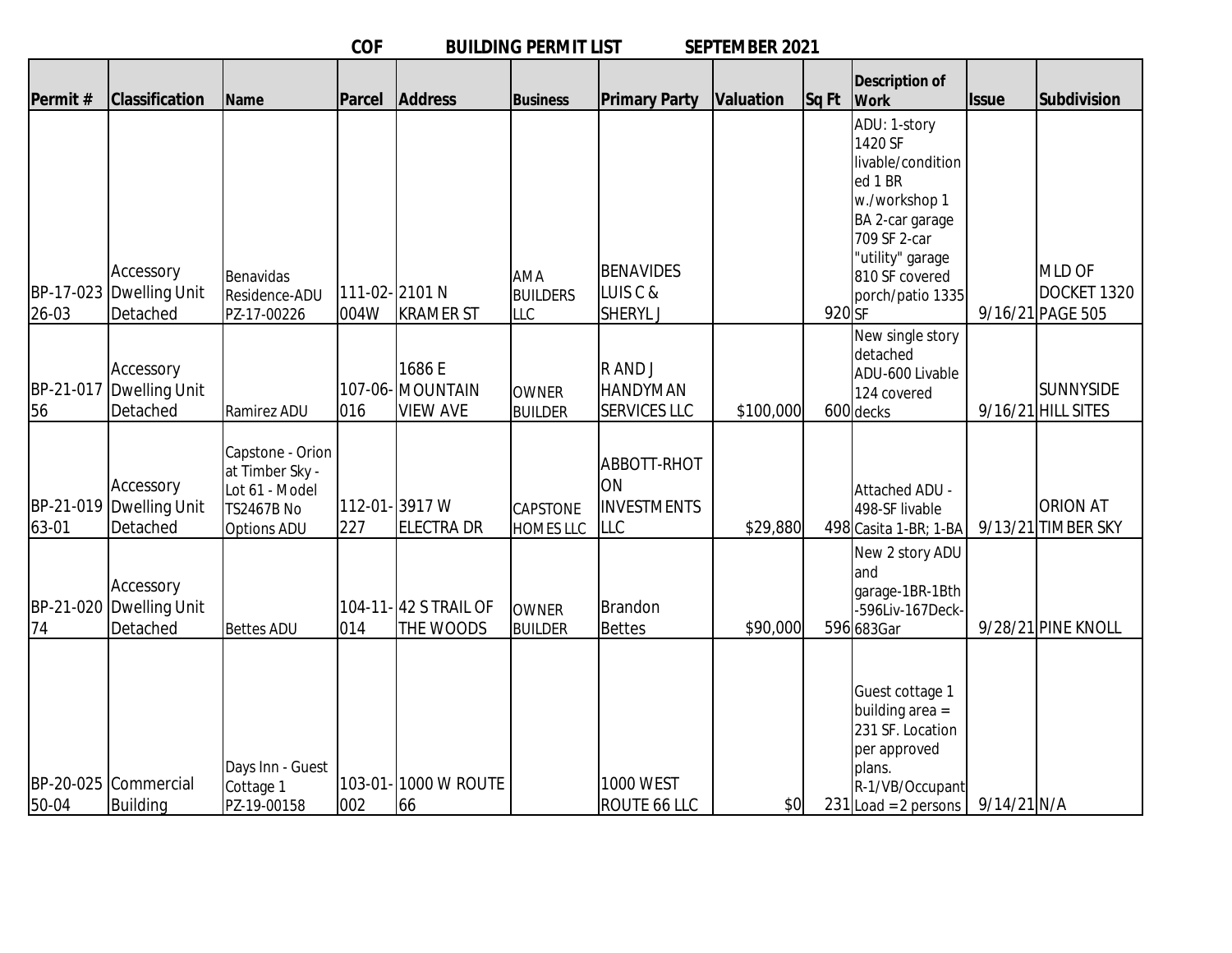| 50-05 | BP-20-025 Commercial<br>Building | Days Inn - Guest<br>Cottage 2<br>PZ-19-00158          | 002 | 103-01- 1000 W ROUTE<br>66 | 1000 WEST<br><b>ROUTE 66 LLC</b> | \$0 | Guest cottage 2<br>(guest<br>room/sleeping<br>unit) building<br>$area = 231$ SF.<br>Location per<br>approved plans.<br>R-1/VB/Occupant<br>$231$ Load = 2 persons                                                                                    | $9/14/21$ N/A |  |
|-------|----------------------------------|-------------------------------------------------------|-----|----------------------------|----------------------------------|-----|-----------------------------------------------------------------------------------------------------------------------------------------------------------------------------------------------------------------------------------------------------|---------------|--|
| 50-06 | BP-20-025 Commercial<br>Building | Days Inn - Guest<br>Cottage 3<br>PZ-19-00158          | 002 | 103-01- 1000 W ROUTE<br>66 | 1000 WEST<br>ROUTE 66 LLC        | \$0 | Guest cottage 3<br>building area =<br>304 SF.<br>R-1/VB/Occupant<br>$304$ Load = 2 persons                                                                                                                                                          | $9/14/21$ N/A |  |
| 50-07 | BP-20-025 Commercial<br>Building | Days Inn - Guest<br>Cottage 4<br>PZ-19-00158          | 002 | 103-01- 1000 W ROUTE<br>66 | 1000 WEST<br>ROUTE 66 LLC        | \$0 | Guest cottage 4<br>building area<br>231 SF.<br>R-1/VB/Occupant<br>$231$ Load = 2 persons                                                                                                                                                            | $9/14/21$ N/A |  |
| 50-08 | BP-20-025 Commercial<br>Building | Days Inn - Guest<br>Cottage 5<br>PZ-19-00158          | 002 | 103-01- 1000 W ROUTE<br>66 | 1000 WEST<br>ROUTE 66 LLC        | \$0 | Guest cottage 5 (<br>building area =<br>231 SF.<br>R-1/VB/Occupant<br>$231$ Load = 2 persons                                                                                                                                                        | $9/14/21$ N/A |  |
| 50-09 | BP-20-025 Commercial<br>Building | Days Inn - Saunas 103-01- 1000 W ROUTE<br>PZ-19-00158 | 002 | 66                         | 1000 WEST<br>ROUTE 66 LLC        | \$0 | Four individual<br>saunas - location<br>per approved<br>plans. Total<br>building area=<br>628 SF<br>A-3/VB/Occ Load<br>4 persons Sauna<br>1 building area $=$<br>166 SF Sauna 2<br>building area<br>148 SF Sauna<br>ADA building<br>628 area 148 SF | $9/14/21$ N/A |  |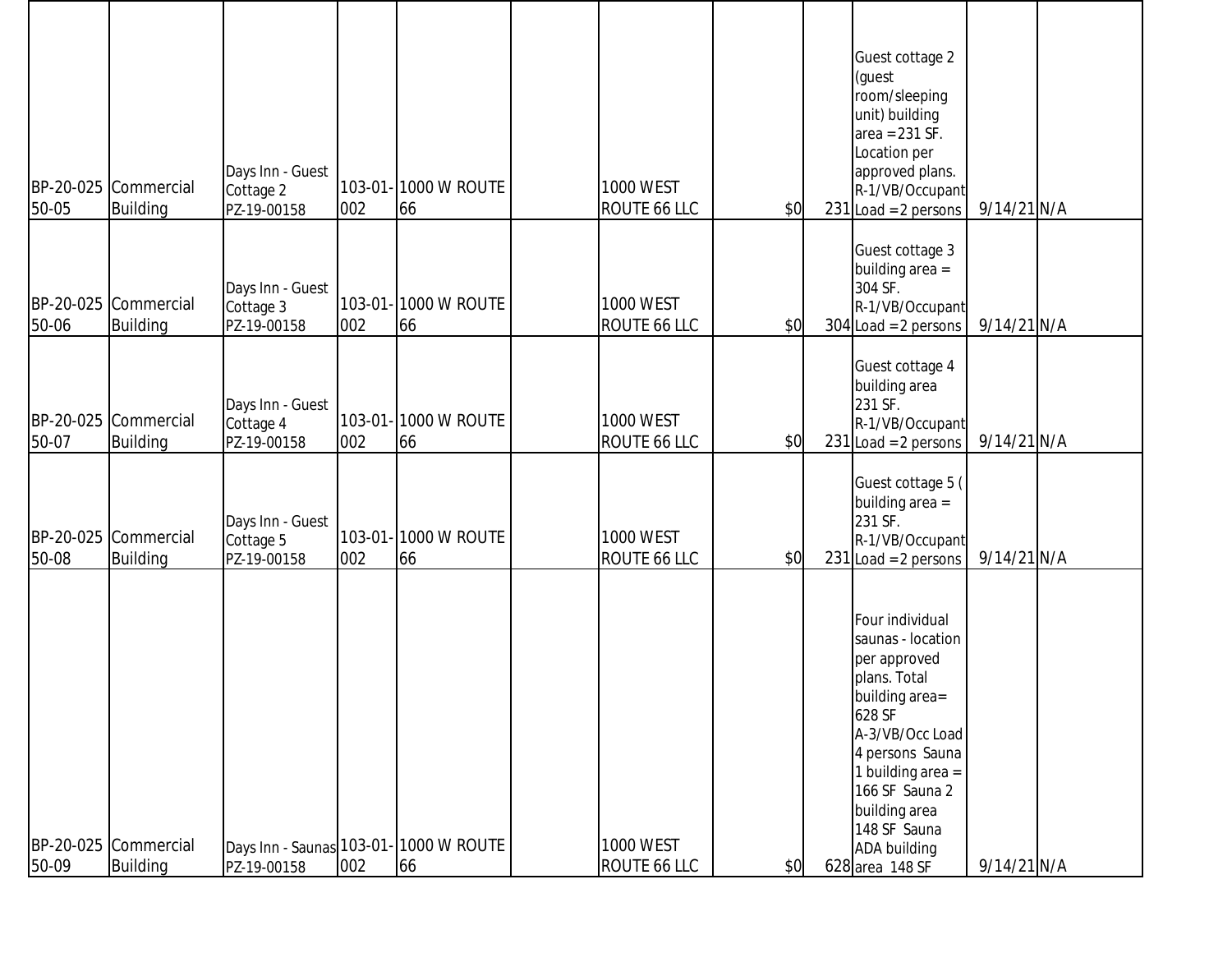| 63              | BP-21-010 Commercial<br>Building        | Lowell<br>Observatory<br><b>Retaining Walls</b><br>PZ-19-00233 | 001A | 100-14-1400 W MARS<br><b>HILL RD</b> | Building &<br>Engineering<br>Contractors<br>Southwest<br>llnc          | <b>LOWELL</b><br><b>OBSERVATORY</b>                                      | \$50,000  | Concrete and<br>cast-in-place site<br>retaining walls -<br>total of 8 approx.<br>596 LF<br>Add antennas<br>RRUs mount and                               | $9/8/21$ <sub>N/A</sub>  |                                         |
|-----------------|-----------------------------------------|----------------------------------------------------------------|------|--------------------------------------|------------------------------------------------------------------------|--------------------------------------------------------------------------|-----------|---------------------------------------------------------------------------------------------------------------------------------------------------------|--------------------------|-----------------------------------------|
| 87              | BP-21-016 Commercial<br>Building        | <b>Dish Wireless</b><br>PXRAZ00118A<br>Telecom<br>Addition     | 006  | 112-24-1585 S PLAZA<br><b>WAY</b>    | Mastec<br>Network<br>Solutions LLC Dunn                                | Tara Crown<br>Castle USA Inc.                                            | \$25,000  | ground<br>equipment to<br>existing cell<br>tower.                                                                                                       | $9/27/21$ 1              | <b>WOODLANDS</b><br><b>VILLAGE UNIT</b> |
| 77              | BP-21-017 Commercial<br><b>Building</b> | Kendrick Peak<br>Mechanical Yard<br>PZ-19-00250-01             | 007F | 116-04- 4250 W KILTIE<br><b>ILN</b>  | RYAN<br><b>COMPANIES</b><br>US. INC                                    | W.L. Gore                                                                | \$800,000 | New storage<br>building 768 SF.<br>S-1/IIB/Occupant<br>$768$ Load = 2 persons                                                                           | $9/20/21$ N/A            |                                         |
| BP-21-021<br>20 | Commercial<br>Building                  | OneAZ Credit<br>Union<br>Monument Sign<br>PZ-20-00124          | 005B | 104-03- 825 E BUTLER<br><b>AVE</b>   | <b>SIGNS PLUS</b>                                                      | <b>WENDT</b><br><b>BUSINESS PARK</b><br><b>LLC</b>                       | \$15,000  | New illuminated<br>monument sign.                                                                                                                       | $9/15/21$ <sub>N/A</sub> |                                         |
| 07              | BP-21-022 Commercial<br>Building        | Killip Elementary<br>Shade Ramada<br>#1 PZ-20-00157            | 002A | 109-09-2300 E SIXTH<br><b>AVE</b>    | PLAY IT SAFE<br>PLAYGROUN<br><b>DS AND</b><br>PARK<br><b>EQUIPMENT</b> | <b>FLAGSTAFF</b><br><b>UNIFIED</b><br><b>SCHOOL</b><br><b>DISTRICT 1</b> | \$31,000  | Installation of<br>outdoor steel<br>shade ramada #1<br>per approved<br>plan 400 SF.<br>Location of<br>ramada per<br>approved plan<br>400 BP-21-00386-01 | $9/22/21$ N/A            |                                         |
| $07 - 01$       | BP-21-022 Commercial<br>Building        | Killip Elementary<br>Shade Ramada<br>#2 PZ-20-00157            | 002A | 109-09-2300 E SIXTH<br><b>AVE</b>    |                                                                        | <b>FLAGSTAFF</b><br><b>UNIFIED</b><br><b>SCHOOL</b><br><b>DISTRICT 1</b> | \$0       | Installation of<br>steel shade<br>ramada #2 per<br>approved plan<br>320 SF. Location<br>of ramada per<br>approved plan<br>320 BP-21-00386-01            | $9/22/21$ N/A            |                                         |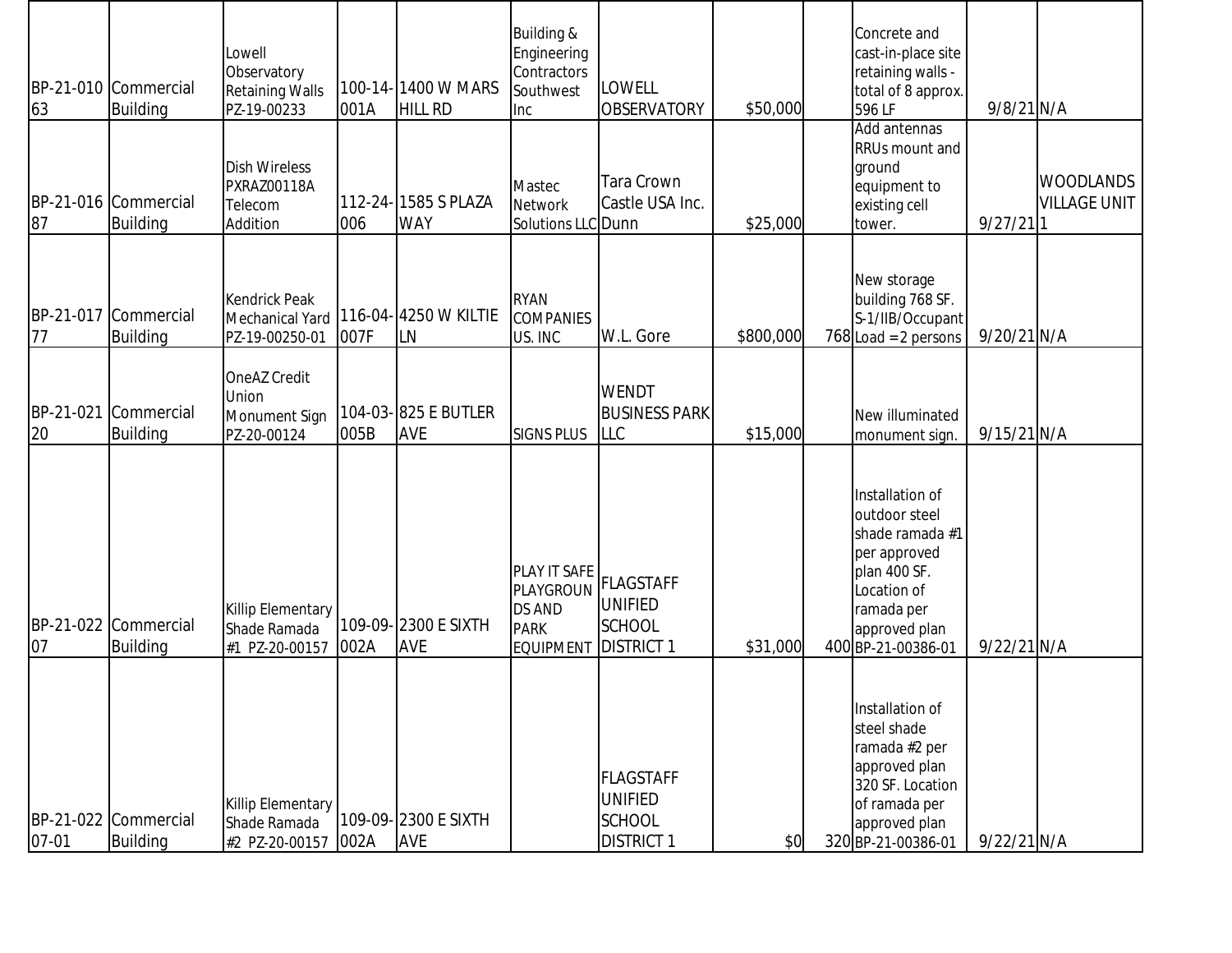| 80        | BP-21-022 Commercial<br>Building                                                   | Hyatt Place<br>Monument Sign<br>PZ-16-00241        | 030A                   | 103-02-1397 S MALPAIS   ARIZONA<br><b>ILN</b> | NORTHERN<br><b>SIGNS</b>         | <b>KRISTA R</b><br>CORPORATION                            | \$8,000   | Illuminated<br>metal monument<br>sign. Sign design<br>shall also comply<br>with approved<br>Permanent Sign<br>Permit<br>CC-21-02276.                                                                               |                          | RIORDAN<br>9/23/21 ADDITION            |
|-----------|------------------------------------------------------------------------------------|----------------------------------------------------|------------------------|-----------------------------------------------|----------------------------------|-----------------------------------------------------------|-----------|--------------------------------------------------------------------------------------------------------------------------------------------------------------------------------------------------------------------|--------------------------|----------------------------------------|
| $10 - 16$ | Commercial<br>Building<br>BP-19-005 Repair/Remode Bluffs Arson<br> 1/T             | Civitas Senior<br>Living AKA The<br>Reconstruction | 005H                   | 106-08-13100 E BUTLER Benson<br><b>AVE</b>    | Systems                          | <b>CSL Flagstaff</b><br>2019 LLC                          |           | of the interior of<br>Stairwell A in the<br>Independent<br>Living (IL)<br>Building as a<br>result of an arson<br>incident. Work to<br>include demo<br>new / infill<br>framing new<br>stairs & drywall.<br>Drywall  | $9/28/21$ N/A            |                                        |
| 44-01     | Commercial<br>Building<br>BP-20-006 Repair/Remode Restaurant TI<br>I/TI            | Chipotle<br>$(PZ-19-00055)$                        | 113-27- 4409 N<br>027B | HIGHWAY 89                                    |                                  | <b>KFH FLAGSTAFF</b><br>ROUTE 66 &<br><b>CUMMINGS LLC</b> | \$300,000 | Restaurant<br>tenant<br>improvement<br>approx. 2300 SF<br>Dining room 47<br>persons 22 Total<br>interior building<br>occ. load=53                                                                                  |                          | <b>WINIFRED</b><br>9/24/21 LYNCH RANCH |
| 47-02     | Commercial<br><b>Building</b><br>BP-20-022 Repair/Remode Quality Inn Pool<br>II/TI | Remodel                                            | 005G                   | 103-24-2000 S MILTON CONTRACTING & B<br> RD   | <b>VERDE</b><br>GENERAL<br>G LLC | <b>FLAGSTAFF LLC</b>                                      | \$100,000 | Construction of<br>pool spa and<br>fence                                                                                                                                                                           | $9/20/21$ <sub>N/A</sub> |                                        |
| 16-02     | Commercial<br><b>Building</b><br>BP-21-006 Repair/Remode 66 Exterior<br> 1/T       | Canyon Holdings<br>Remodel                         | 008C                   | 104-06-11416 E ROUTE<br>66                    | The Alisano<br>Corporation       | CANYON 66<br><b>HOLDINGS LLC</b>                          | \$500,000 | <b>Exterior partial</b><br>demo and<br>remodel of entry<br>canopies and<br>non-complaint<br>accessible ramps.<br>Addition of<br>receiving room<br>with egress stairs<br>and truck dock<br>pit. Misc. site<br>work. | $9/28/21$ N/A            |                                        |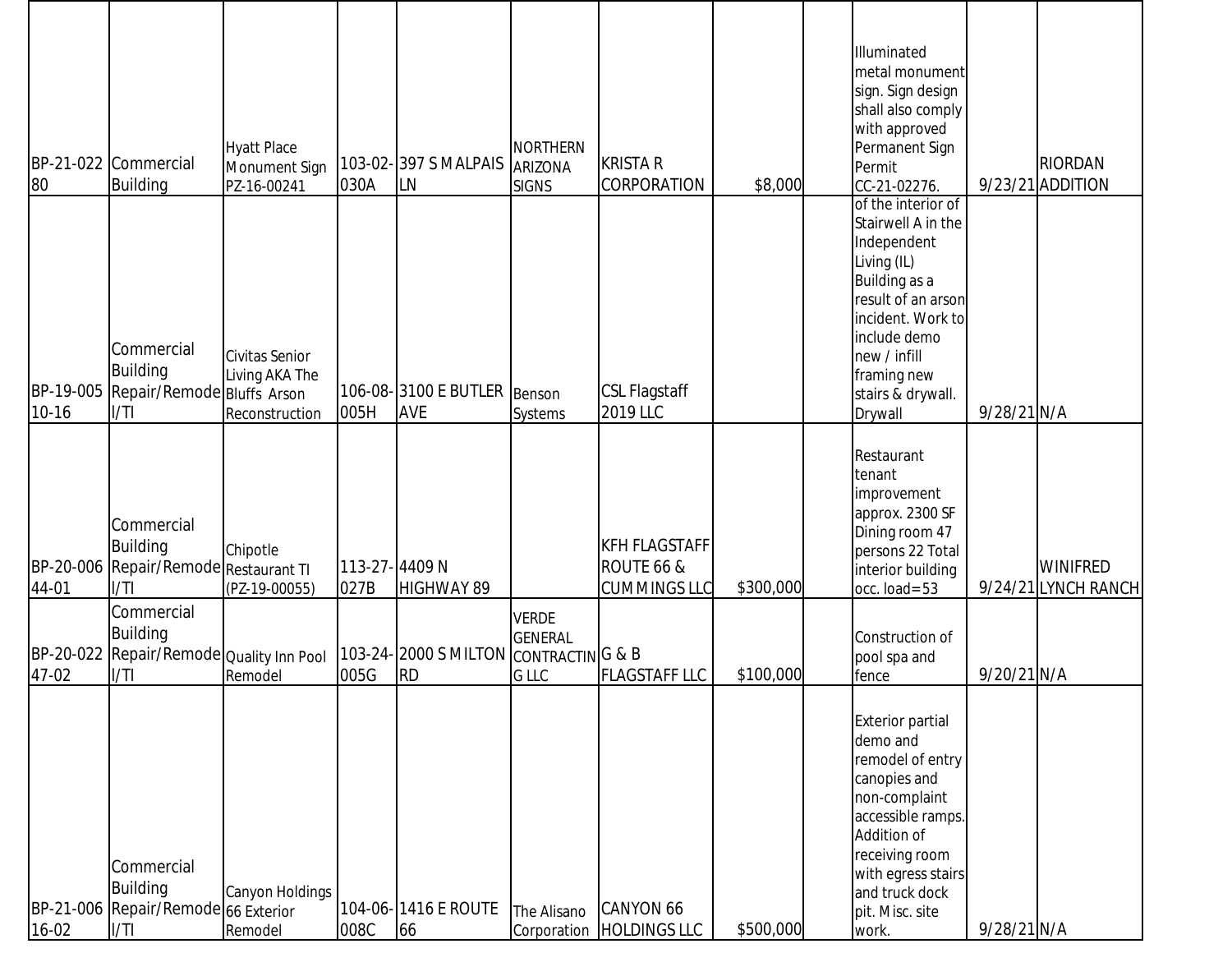| 33 | Commercial<br>Building<br>BP-21-016 Repair/Remode Production Room 116-61-SHAMRELL<br>I/TI | Joy Cone Phase 7             | 007A | 2843W<br>BLVD                             | STRAIGHTLIN<br><b>E BUILDERS</b>                               | <b>Richard Reece</b>                                      | \$150,000   | Remodel of<br>existing<br>warehouse area<br>$(S-1)$ into<br>production room<br>4 (F-1) no new<br>square<br>footage/area.                                       |                | PULLIAM<br><b>AIRPORT</b><br>AIRPARK UNIT<br>9/8/211 AMENDED |
|----|-------------------------------------------------------------------------------------------|------------------------------|------|-------------------------------------------|----------------------------------------------------------------|-----------------------------------------------------------|-------------|----------------------------------------------------------------------------------------------------------------------------------------------------------------|----------------|--------------------------------------------------------------|
| 51 | Commercial<br>Building<br>BP-21-018 Repair/Remode Two Hands -<br>I/TI                     | Flagstaff                    | 122  | 104-19-319 S REGENT<br>ST STE 215         | Woo Sin<br>Construction Young Kim                              |                                                           | \$50,000    | Interior tenant<br>improvement/re<br>model for<br>counter-service/<br>pick-up only hot<br>dog restaurant<br>659 SF.<br>B/VB/Occupant<br>$load = 14$<br>persons |                | <b>ASPEN PLACE</b><br><b>AT THE</b><br>9/15/21 SAWMILL       |
| 87 | Commercial<br>Building<br>BP-21-018 Repair/Remode Business Park<br>I/TI                   | Ponderosa<br>Suite 202       | 018  | 1600W<br>112-66-UNIVERSITY<br>AVE STE 202 | Ignace<br><b>Brothers</b><br>Commercial<br>Construction<br>Inc | Kelly Ignace                                              | \$70,000    | Office space TI 3<br>patient rooms 1<br>exam room 1<br>office reception<br>area 1 rest room<br>1057sqft existing<br>office building<br>w/suspended<br>ceiling  | 9/27/21 CENTER | PONDEROSA<br>PARK<br><b>BUSINESS</b>                         |
| 58 | Commercial<br>Building<br>BP-21-020 Repair/Remode Sidewalk<br> 1/T                        | Kachina Square<br>Renovation | 001C | 108-10-2622 N STEVES<br><b>BLVD</b>       | <b>HIGH</b><br>CALIBER<br>CONSTRUCTI<br>ON LLC                 | Kerri Davis                                               | \$40,000    | Removal and<br>replacement of<br>concrete<br>storefront<br>sidewalks ramps<br>and<br>stairs/stairway                                                           | $9/3/21$ N/A   |                                                              |
| 91 | BP-20-015 Commercial<br>Demolition                                                        | 1600 Butler<br>Demo          | 001C | <b>AVE</b>                                | <b>WESPAC</b><br>ON INC                                        | 104-07- 1600 E BUTLER CONSTRUCTI 1600 E BUTLER<br>AVE LLC | \$1,900,000 | Complete<br>demolition of all<br>existing<br>structures.<br><b>Basement voids</b><br>to be filled and<br>compacted.                                            | $9/28/21$ N/A  |                                                              |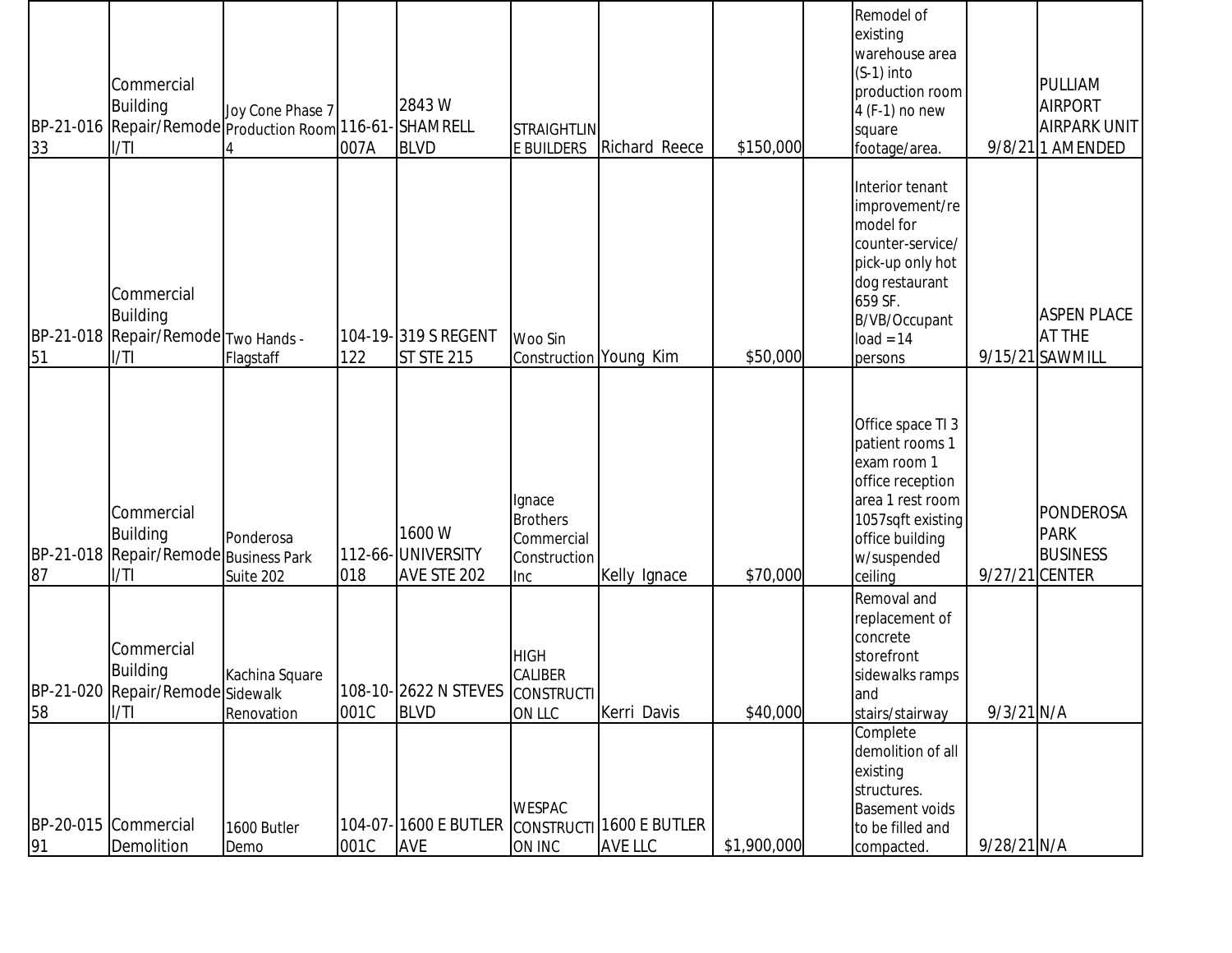| 71    | BP-21-020 Commercial<br>Demolition                                                        | <b>Teatro Demo</b>                             | 013A                 | 101-21-16 N SAN<br><b>FRANCISCO ST</b>                   | Caruso<br>Construction<br>Inc.                          | COAST&<br><b>MOUNTAIN</b><br><b>PROPERTIES</b>                                    | \$15,000  | Interior<br>demolition with<br>partial exterior<br>demolition work.                                                                               |              | FLAGSTAFF<br>(TOWN OF)<br>RAILROAD<br>9/1/21 ADDITION  |
|-------|-------------------------------------------------------------------------------------------|------------------------------------------------|----------------------|----------------------------------------------------------|---------------------------------------------------------|-----------------------------------------------------------------------------------|-----------|---------------------------------------------------------------------------------------------------------------------------------------------------|--------------|--------------------------------------------------------|
| 76-01 | Residential<br><b>Building</b><br>BP-20-023 Repair/Remode Trails End Lot 21<br>I/Addition | Retaining wall                                 | 113-10-5031 E<br>024 | <b>RETREAT CIR</b>                                       | Brookfield<br>Residential<br>Construction<br><b>LLC</b> | <b>TRAILS END</b><br><b>FLAGSTAFF LLC</b>                                         |           | 5' high retaining<br>wall being built<br>on west side at<br>the property line<br>next to the drive                                                |              | <b>TRAILS END</b><br>9/3/21 RETREAT                    |
| 65    | Residential<br><b>Building</b><br>BP-21-012 Repair/Remode Vo Window<br>I/Addition         | Replacement                                    | 057                  | 112-51-1276 W LIL BEN WINDOWS & NGUYEN DUC<br><b>TRL</b> | SOUTHWEST<br>DOOR LLC                                   | <b>HUU</b>                                                                        | \$7,043   | replace 2<br>windows like for<br>like u-factor .30                                                                                                |              | PONDEROSA<br><b>TRAILS UNITS</b><br>$9/21/21$ 3A 3B 3C |
| 00    | Residential<br><b>Building</b><br>BP-21-015 Repair/Remode Clayton Window<br>I/Addition    | replacement                                    | 138                  | 107-29-2438 N EARLE<br><b>I</b> DR                       | SOUTHWEST<br>DOOR LLC                                   | <b>CLAYTON HEIDI</b><br><b>WINDOWS &amp; J LIVING TRUST</b><br>DTD 11-04-11       | \$4,360   | Replace 2<br>windows like for<br>like .30 u-factor                                                                                                |              | <b>ELK RUN</b><br><b>TOWNHOUSE</b><br>9/30/21S AMENDED |
| 32-01 | Residential<br>Building<br>BP-21-016 Repair/Remode Culbertson<br>I/Addition               | Damage Repair                                  | 148                  | 107-17-13540 E FOX<br>LAIR DR                            | <b>OWNER</b><br><b>BUILDER</b>                          | <b>FOXGLENN</b><br><b>FOXLAIR</b><br><b>PROPERTY</b><br>INVESTMENTS<br><b>LLC</b> | \$3,500   | Repair porch<br>uprights 2<br>outlets and<br>window from<br>auto accident                                                                         |              | 9/13/21 FOXGLENN                                       |
| 44    | Residential<br><b>Building</b><br>BP-21-016 Repair/Remode Window<br>I/Addition            | Thomson<br>Replacement                         | 012                  | 101-29-1798 N CANYON<br><b>TERRACE DR</b>                | <b>SOUTHWEST</b><br><b>WINDOWS&amp;</b><br>DOOR LLC     | <b>THOMPSON</b><br>JERRY C & DINA                                                 | \$7,024   | Replace 2<br>windows like for<br>like .30 u-factor                                                                                                | $9/7/21$  1  | <b>SWITZER</b><br><b>TERRACE UNIT</b>                  |
| 63    | Residential<br><b>Building</b><br>BP-21-018 Repair/Remode Interior<br>I/Addition          | <b>Hebets Entry</b><br>Patio Foyer<br>Remodel. | $114 - 11$<br>049D   | - 5015 E LAKE<br>COUNTRY RD                              | T C Black and<br>Co                                     | <b>HEBETS</b><br><b>REVOCABLE</b><br><b>TRUST DTD</b><br>03-28-95                 | \$170,000 | Remodel of foyer<br>including<br>enclosing<br>existing covered<br>entry patio into<br>foyer<br>construction of<br>new entry<br>185 covered patio. | 9/8/21 ACRES | CONTINENTAL<br><b>LAKESIDE</b>                         |
| 56    | Residential<br><b>Building</b><br>BP-21-019 Repair/Remode<br>I/Addition                   | Rohr Deck                                      | 039                  | 101-29- 783 N FOREST<br>VIEW DR                          | <b>OWNER</b><br><b>BUILDER</b>                          | <b>ROHR JASON &amp;</b><br><b>MARIAH</b>                                          | \$2,500   | Detached deck<br>510sqft                                                                                                                          | $9/3/21$  1  | <b>SWITZER</b><br><b>TERRACE UNIT</b>                  |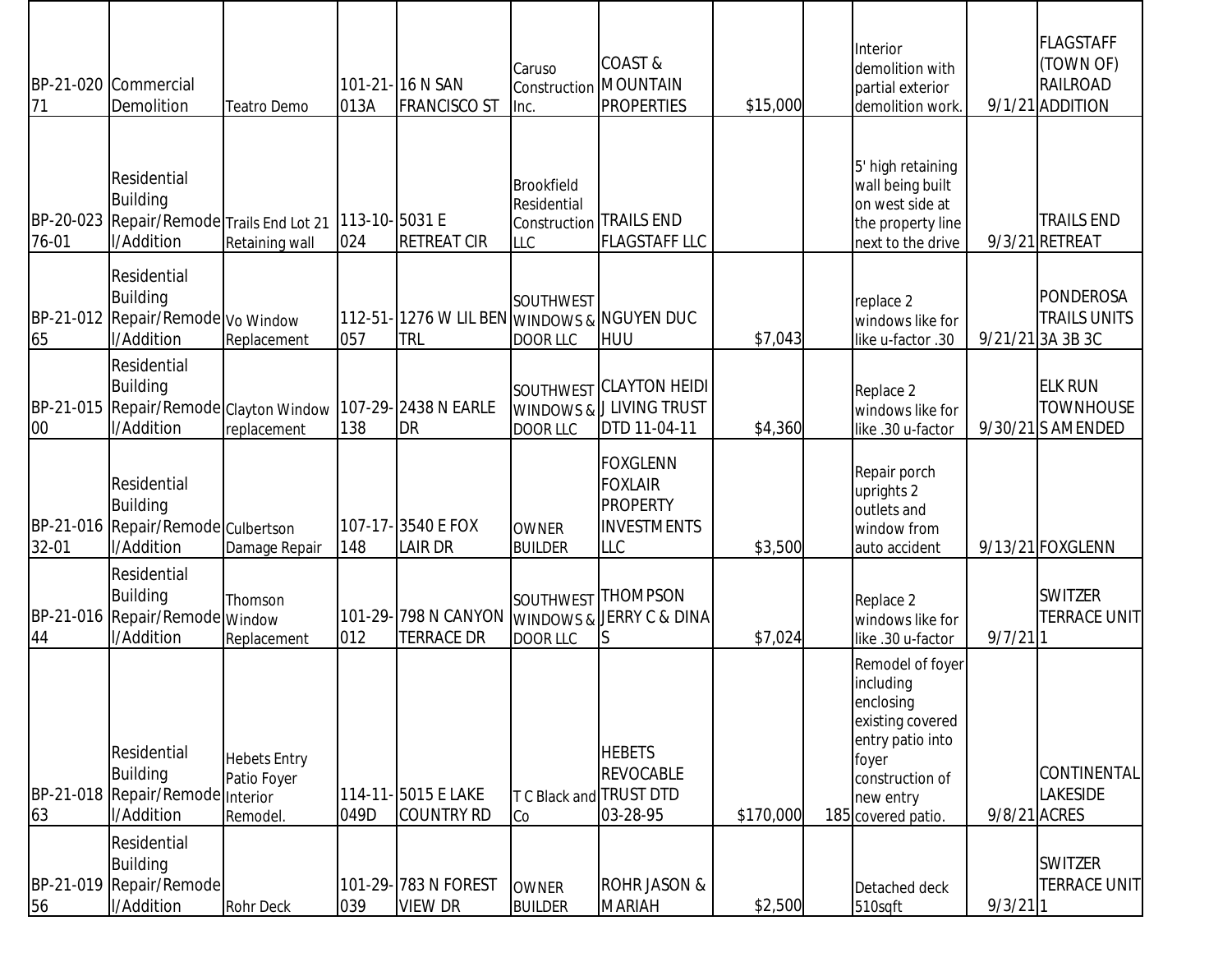| 61              | Residential<br>Building<br>BP-21-019 Repair/Remode Elliott Window<br>I/Addition      | replacement           | 083  | 110-06-321 W OAK AVE WINDOWS & ELLIOTT DAVID | SOUTHWEST<br>DOOR LLC                        | ΙK                                                                           | \$16,072 | replace 8<br>windows like for<br>like .30 u-factor<br>Replace existing                                       |                 | Imount<br><b>ELDEN</b><br><b>ADDITION</b><br>9/28/21 (FLAGSTAFF) |
|-----------------|--------------------------------------------------------------------------------------|-----------------------|------|----------------------------------------------|----------------------------------------------|------------------------------------------------------------------------------|----------|--------------------------------------------------------------------------------------------------------------|-----------------|------------------------------------------------------------------|
| 70              | Residential<br>Building<br>BP-21-019 Repair/Remode<br>I/Addition                     | Chamberlin Wall       | 080  | 108-11-2512 E ELDER<br><b>DR</b>             | <b>OWNER</b><br><b>BUILDER</b>               | <b>CHAMBERLIN</b><br>LAURA                                                   | \$2,500  | CMU<br>fence/retaining<br>wall that was<br>damaged by<br>flooding                                            |                 | <b>GREENLAW</b><br>9/1/21 ESTATES 2                              |
| 83              | Residential<br><b>Building</b><br>BP-21-019 Repair/Remode Construction<br>I/Addition | Way Better<br>Remodel | 012C | 100-35-223 S GLOBE ST Construction           | <b>Way Better</b><br><b>LLC</b>              | <b>WAY BETTER</b><br><b>CONSTRUCTIO</b><br>N LLC                             | \$50,000 | Gut and remodel<br>existing two<br>story duplex<br>including<br>conversion of<br>garage to livable<br>space. |                 | FLAGSTAFF<br>9/14/21 TOWNSITE                                    |
| BP-21-020<br>16 | Residential<br>Building<br>Repair/Remode<br>I/Addition                               | Crenshaw              | 111  | 112-60- 4963 S PYRITE<br><b>RD</b>           | Swift Water<br><b>Builders LLC</b>           | <b>MACKNIS</b><br><b>ROBERT F &amp;</b><br><b>RENEE A</b><br><b>CRENSHAW</b> | \$25,000 | Add Bathroom<br>and closet to<br>existing bed<br>room within the<br>existing footprint<br>100 of the home    |                 | PONDEROSA<br><b>TRAILS UNITS</b><br>$9/1/21$ <sub>7</sub> A & 7B |
| 46              | Residential<br><b>Building</b><br>BP-21-020 Repair/Remode Lewis Window<br>I/Addition | replacement           | 078  | 3909 E<br>107-18-SUMMER RUN<br><b>I</b> DR   | SOUTHWEST<br>WINDOWS & RICHARD &<br>DOOR LLC | <b>EWIS DONALD</b><br><b>GLENDA C</b>                                        | \$6,379  | Replace 3<br>windows like for<br>like .30 u-factor.                                                          |                 | 9/10/21 FOXGLENN                                                 |
| 87              | Residential<br>Building<br>BP-21-020 Repair/Remode Clune Roof Over<br>I/Addition     | 2nd Story             | 018  | 112-60-177 W QUARTZ<br><b>RD</b>             | OWNER<br><b>BUILDER</b>                      | james clune                                                                  | \$10,000 | Add new roof<br>over existing<br>second story<br>deck                                                        | 9/16/21 7A & 7B | PONDEROSA<br><b>TRAILS UNITS</b>                                 |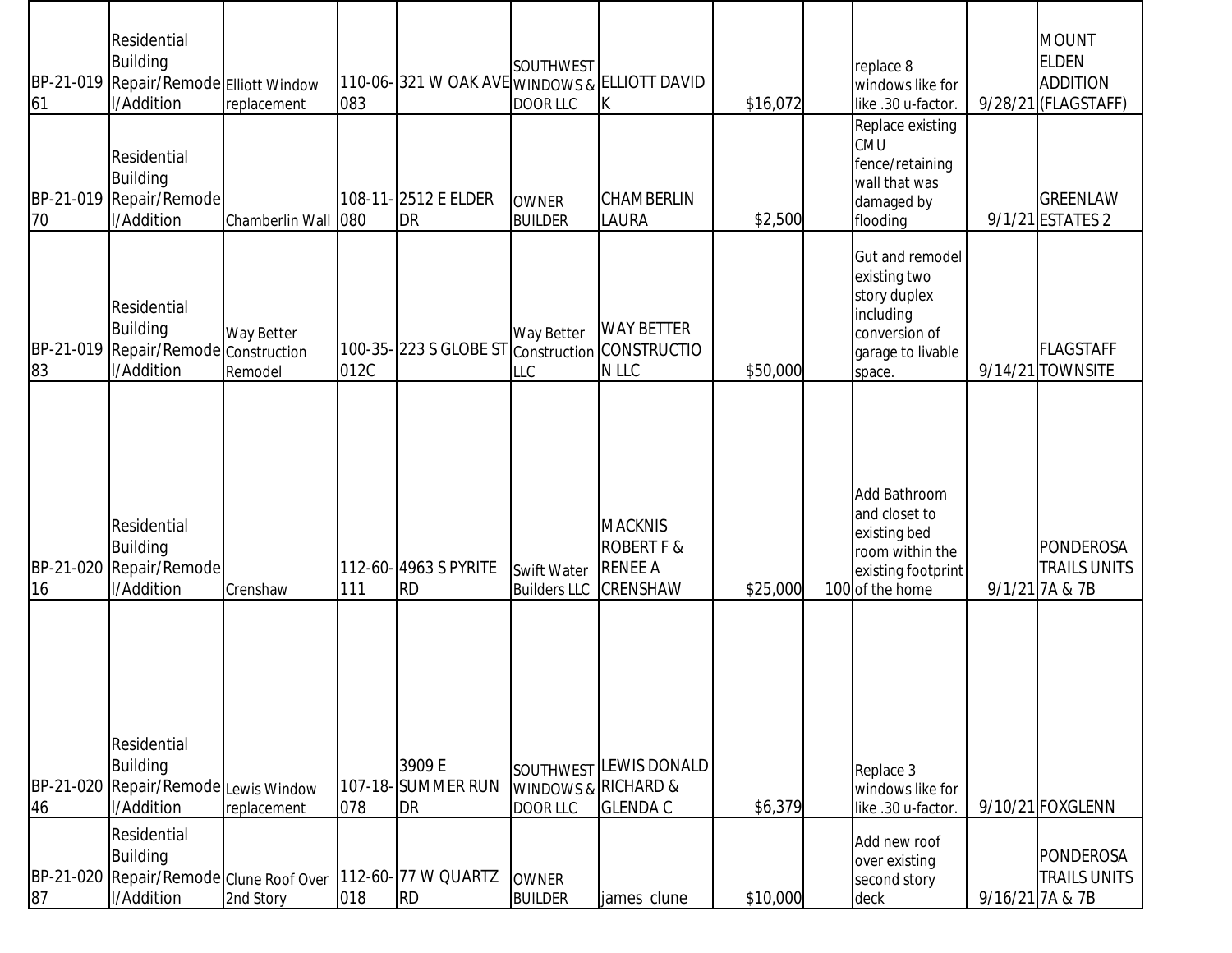| 97              | Residential<br>Building<br>BP-21-020 Repair/Remode<br>I/Addition               | Zibrat Residence     | 018                   | 112-49-2237 W<br><b>ATLANTIC CT</b>        | <b>REITZ</b><br><b>RESTORATIO</b><br>N AND<br><b>HOME</b><br><b>CONST</b> | ZIBRAT JACLYN<br>Ν                                       | \$5,000  | Replace entry<br>deck and partial<br>garage slab                                                                                     |                | RAILROAD<br>9/20/21 SPRINGS 66           |
|-----------------|--------------------------------------------------------------------------------|----------------------|-----------------------|--------------------------------------------|---------------------------------------------------------------------------|----------------------------------------------------------|----------|--------------------------------------------------------------------------------------------------------------------------------------|----------------|------------------------------------------|
| BP-21-021<br>06 | Residential<br><b>Building</b><br>Repair/Remode Kurn Door<br>I/Addition        | replacement          | 108-02-3321 N<br>094  | <b>WAYMAN ST</b>                           | <b>SOUTHWEST</b><br><b>WINDOWS &amp;</b><br>DOOR LLC                      | <b>KURN ANNA</b>                                         | \$5,512  | Replace 1 door<br>like for like .30<br>u-factor.                                                                                     |                | GREENLAW<br>9/28/21 ESTATES 7            |
| 17              | Residential<br>Building<br>BP-21-021 Repair/Remode Moore Circle<br>I/Addition  | Renovation           | 047                   | 112-14-3441 S MOORE<br>ICIR                | R AND J<br><b>HANDYMAN</b><br>SERVICES LLC JONETTE D                      | <b>BOGGESS</b><br>THOMAS S IV &                          | \$55,000 | <b>Extend Entry&amp;</b><br>modify dining<br>area interior.<br>Additional 140sf<br>livable 93sf cov<br>deck remodel<br>140 bathroom. |                | UNIVERSITY<br>9/28/21 HEIGHTS            |
| BP-21-021<br>24 | Residential<br>Building<br>Repair/Remode Window                                | Crawlspace           | 107-21-4399 E<br>023  | <b>COBURN DR</b>                           | OWNER<br>BUILDER                                                          | Benjamin<br>Ruddell                                      | \$1,000  | Adding two 36"<br>wide windows in<br>crawlspace                                                                                      |                | 9/28/21 ELK RUN                          |
| BP-21-021<br>31 | Residential<br>Building<br>Repair/Remode Bedroom and<br>I/Addition             | Roepke -<br>Bathroom | 111-14-2711 N<br>009  | <b>PRESCOTT RD</b>                         |                                                                           | Nathan Roepke                                            | \$15,000 | Remodel existing<br>family room into<br>a bedroom and<br>bathroom                                                                    | 9/17/21 UNIT 3 | <b>CHESHIRE</b><br><b>FOOTHILLS</b>      |
| 58              | Residential<br>Building<br>BP-21-021 Repair/Remode Foundation<br>I/Addition    | Nystedt<br>Repair    | 133                   | 110-05-105 W PINE<br>AVE                   | <b>ARIZONA</b><br><b>FOUNDATIO</b><br><b>SOLUTIONS</b>                    | <b>NYSTEDT</b><br><b>FAMILY TRUST</b><br>DTD 03-01-12    | \$3,840  | Install push piers<br>under existing<br>foundation to<br>stabilize<br>settlement issue.                                              | 9/1/21 UNIT 1  | <b>BEAVER</b><br><b>MEADOWS</b>          |
| 67              | Residential<br>Building<br>BP-21-021 Repair/Remode Christofellis<br>I/Addition | Remodel              | 105-10-3299 S<br>052  | <b>TEHAMA CIR</b>                          | JKC INC.<br><b>GENERAL</b><br>CONTRACTO mark scott<br> R                  | merritt                                                  | \$85,000 | Whole house<br>remodel                                                                                                               | 9/14/21 UNIT 1 | <b>ESTATES AT</b><br>PINE CANYON         |
| BP-21-021<br>90 | Residential<br>Building<br>Repair/Remode Van Schoick<br>I/Addition             | Patio Cover          | 101-23- 419 N<br>071A | <b>BERTRAND ST</b>                         |                                                                           | matt e van<br>schoick                                    | \$10,000 | New attached<br>patio cover with<br>new concrete<br>slab and footings                                                                | 9/16/21        |                                          |
| BP-21-021<br>91 | Residential<br>Building<br>Repair/Remode<br>I/Addition                         | Brown Residence 142A |                       | 1806N<br>117-12-SLIPPERY ROCK<br><b>RD</b> | <b>Reve Design</b><br>& Custom<br>Construction<br>LLC                     | <b>BROWN</b><br><b>SHELDON R &amp;</b><br><b>MINDY S</b> | \$15,000 | Replace deck<br>surface and<br>railings keep<br>existing framing.                                                                    | 9/17/21 UNIT 3 | CANYON<br><b>COUNTRY</b><br>CLUB ESTATES |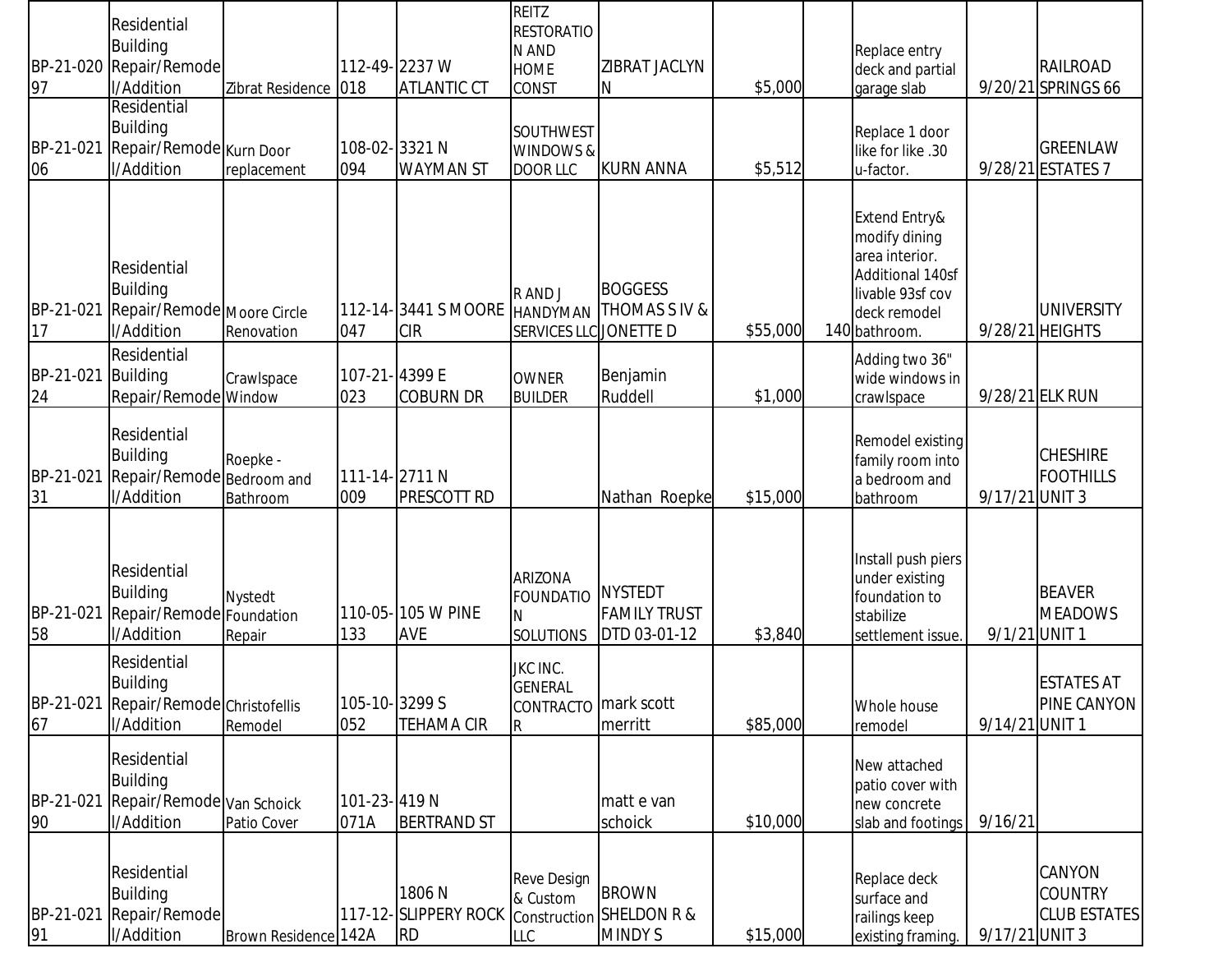| BP-21-021<br>92 | Residential<br><b>Building</b><br>Repair/Remode Dugdale<br>I/Addition                  | Foundation          | 019                  | 112-13-1121 W<br><b>ARDREY CIR</b>                       | Straight Line<br>Pier                     | <b>DUGDALE</b><br><b>CATHERINE</b><br><b>MARIA</b>      | \$16,500 | foundation<br>repair existing<br>residential home<br>piers per<br>engineer plan |               | <b>UNIVERSITY</b><br>9/7/21 HEIGHTS                         |
|-----------------|----------------------------------------------------------------------------------------|---------------------|----------------------|----------------------------------------------------------|-------------------------------------------|---------------------------------------------------------|----------|---------------------------------------------------------------------------------|---------------|-------------------------------------------------------------|
| BP-21-021<br>95 | Residential<br><b>Building</b><br>Repair/Remode Fuls window<br>I/Addition              | replacement         | 117-28<br>067        | 6476 E<br>SETTLER'S RUN<br><b>I</b> RD                   | <b>SOUTHWEST</b><br>WINDOWS &<br>DOOR LLC | <b>TRAUSTADOTTI</b><br>R TINNA                          | \$9,564  | Replace 4<br>windows like for<br>like u-factor .30                              | 9/30/21 OAKS  | MOUNTAIN                                                    |
| 15              | Residential<br>Building<br>BP-21-022 Repair/Remode Dedinsky<br>I/Addition              | <b>Windows</b>      | 058                  | 107-28- 4470 E SPRING<br>MEADOWS CIR                     | Window<br>World of<br>Northern AZ         | <b>DEDINSKY</b><br><b>BRIAN &amp;</b><br><b>PAMELA</b>  | \$11,000 | Replace 18<br>windows u-factor<br>.29 or less.                                  |               | 9/9/21 MEADOWS                                              |
| 16              | Residential<br>Building<br>BP-21-022 Repair/Remode<br>I/Addition                       | Sarker Windows      | 009                  | 1945 W<br>112-26-UNIVERSITY<br><b>HEIGHTS DR N</b>       | Window<br>World of<br>Northern AZ         | <b>SARKER BAPI &amp;</b><br><b>SUTOPA</b>               | \$5,100  | Replace 9<br>windows with 9<br>vinyl windows<br>u-factor .29                    |               | <b>UNIVERSITY</b><br><b>HIGHLANDS</b><br>9/9/21 UNIT 2      |
| 21              | Residential<br><b>Building</b><br>BP-21-022 Repair/Remode Lamont Window<br>I/Addition  | replacement         | 052                  | 114-09-2002 N FOX<br><b>HILL RD</b>                      | SOUTHWEST<br>DOOR LLC                     | <b>LAMONT</b><br>WINDOWS & JAMES DAVID &<br>CHERRI LYNN | \$53,441 | Replace 15<br>windows and 5<br>Door like for like<br>u-factor .30 or<br>less.   | 9/14/21       | CONTINENTAL<br>COUNTRY<br>CLUB ESTATES<br>UNIT <sub>1</sub> |
| 28              | Residential<br><b>Building</b><br>BP-21-022 Repair/Remode Stalker window<br>I/Addition | replacement         | 030                  | 109-05-3115 N MONTE WINDOWS & SABRINA<br><b>VISTA DR</b> | <b>SOUTHWEST</b><br>DOOR LLC              | <b>STALKER JOHN</b><br>RYAN&<br><b>ROCHELLE</b>         | \$10,304 | Replace 5<br>windows like for<br>likeu-factor .30                               | 9/24/21 HOMES | GRANDVIEW                                                   |
| 39              | Residential<br>Building<br>BP-21-022 Repair/Remode<br>I/Addition                       | <b>Rick Windows</b> | 108-18-2953 E<br>100 | <b>HEMBERG DR</b>                                        | Home Depot<br><b>USA</b>                  | <b>RICK JACK</b>                                        | \$938    | <b>INSTALL 1</b><br><b>RETROFIT</b><br><b>WINDOW</b><br>u-factor .30            | $9/8/21$  9   | <b>SWISS</b><br>MANOR UNIT                                  |
| 40              | Residential<br>Building<br>BP-21-022 Repair/Remode Andersen<br>I/Addition              | Windows             | 072                  | 1136W<br>112-53-OVERLAND<br><b>PASS DR</b>               | Home Depot ANDERSEN<br>USA                | THOMAS                                                  | \$1,991  | <b>INSTALL 2</b><br><b>RETROFIT</b><br><b>WINDOWS</b><br>u-factor .30           |               | PONDEROSA<br>9/8/21 HIGHLANDS                               |
| 43              | Residential<br><b>Building</b><br>BP-21-022 Repair/Remode<br>I/Addition                | Cosentino Deck      | 016                  | 2646 N<br>107-31-SANDSTONE<br><b>WAY</b>                 | <b>OWNER</b><br><b>BUILDER</b>            | Stephen<br>Cosentino                                    | \$35,000 | Deck addition<br>340sqft and<br>resurface of<br>existing deck                   |               | 9/28/21 WOODRIDGE                                           |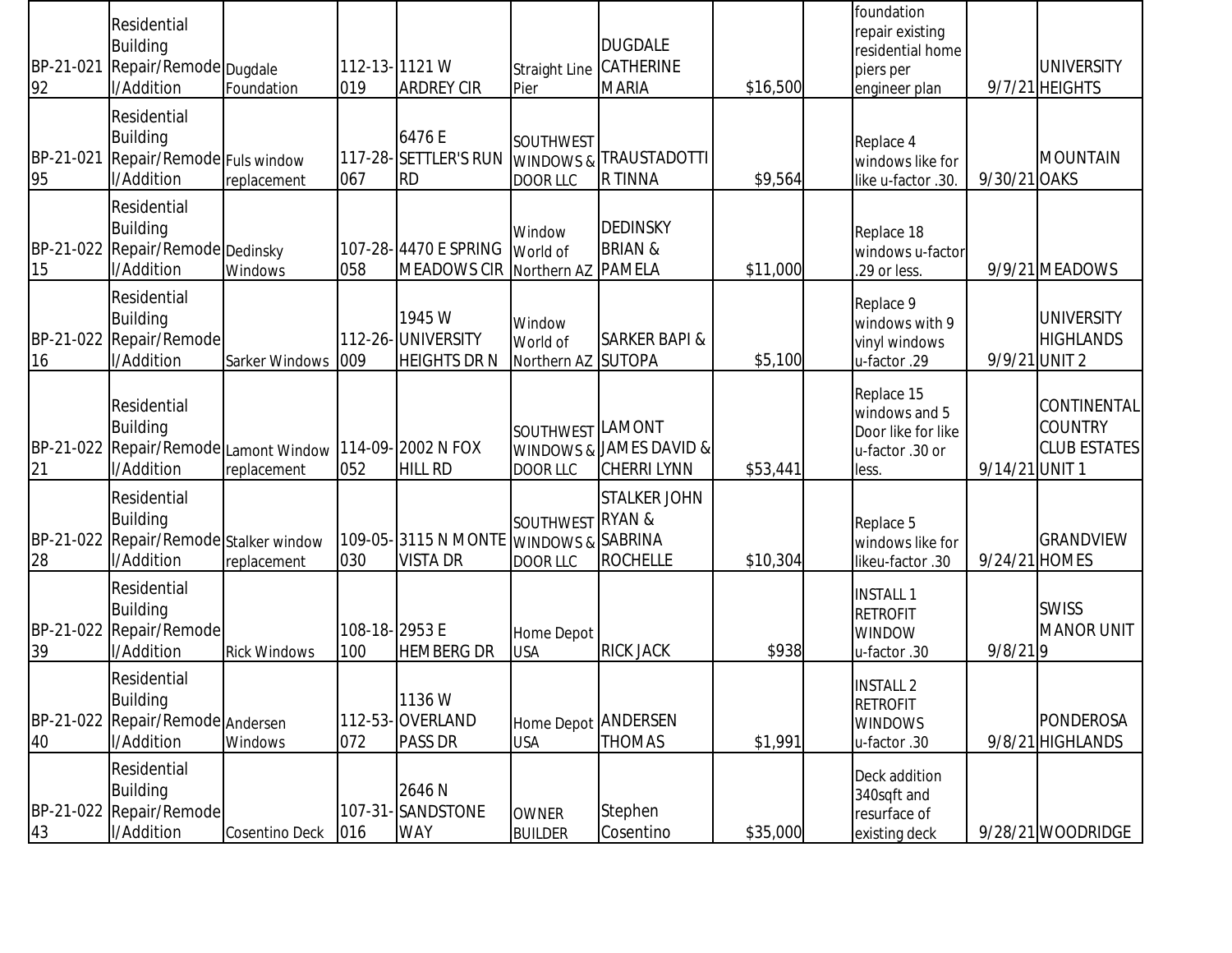| 44 | Residential<br>Building<br>BP-21-022 Repair/Remode<br>I/Addition                | EDGAR Windows 002        | 117-06-2493 N      | <b>OAKMONT DR</b>                           | Home Depot<br><b>USA</b>                               | <b>HEITZ GREG</b>                                                                                     | \$15,194 | <b>INSTALL 7</b><br><b>RETROFIT</b><br><b>WINDOW AND 3</b><br>DOORS u-factor<br>.30 or less | 9/10/21 UNIT 1 | COCONINO<br><b>COUNTRY</b><br><b>CLUB ESTATES</b>                      |
|----|---------------------------------------------------------------------------------|--------------------------|--------------------|---------------------------------------------|--------------------------------------------------------|-------------------------------------------------------------------------------------------------------|----------|---------------------------------------------------------------------------------------------|----------------|------------------------------------------------------------------------|
| 50 | Residential<br>Building<br>BP-21-022 Repair/Remode Roberts<br>I/Addition        | <b>Windows</b>           | 040                | 2610N<br>111-11- FREMONT<br>BLVD            | <b>OWNER</b><br><b>BUILDER</b>                         | <b>ROBERTS</b><br><b>LIVING TRUST</b><br>DTD 05-15-07                                                 | \$1,193  | Replace windows<br>like for like<br>u-factor .27                                            |                | <b>CHESHIRE</b><br>9/10/21 FOOTHILLS                                   |
| 55 | Residential<br>Building<br>BP-21-023 Repair/Remode<br>I/Addition                | <b>Weiss Deck</b>        | 100-09-313N<br>020 | <b>KENDRICK ST</b>                          |                                                        | David Hayward                                                                                         | \$40,000 | New deck deck<br>cover and<br>security shutters<br>at Weiss<br>Residence.                   |                | FLAGSTAFF<br>9/17/21 TOWNSITE                                          |
| 90 | Residential<br>Building<br>BP-21-023 Repair/Remode Schuppert Door<br>I/Addition | replacement              | 071                | 117-27- 6655 E EAGLE<br><b>CREST DR</b>     | <b>SOUTHWEST</b><br><b>DOOR LLC</b>                    | WINDOWS & SCHUPPERT<br><b>ELIZABETH M</b>                                                             | \$9,000  | Replace 1 door<br>like for like.<br>u-factor .29                                            |                | <b>WALNUT</b><br>9/30/21 MEADOWS                                       |
| 96 | Residential<br>Building<br>BP-21-023 Repair/Remode 1866 Highland<br>I/Addition  | Mesa                     | 020                | 1866 S<br>112-58-HIGHLAND<br><b>MESA RD</b> |                                                        | Joyce Ann<br>Kingsbury                                                                                | \$25,000 | a small extention<br>to house to<br>square up                                               | $9/24/21$  8   | <b>BOULDER</b><br>POINTE AT<br><b>WOODLANDS</b><br><b>VILLAGE UNIT</b> |
| 06 | Residential<br>Building<br>BP-21-024 Repair/Remode<br>I/Addition                | <b>Webb Windows</b>      | 022                | 112-17- 3413 S LITZLER<br><b>I</b> DR       | Window<br>World of<br>Northern AZ                      | <b>WEBB FAMILY</b><br><b>LIVING TRUST</b><br>DTD 08-06-14                                             | \$12,000 | Replacement 11<br>windows and 2<br>patio doors .29<br>or less u-factor.                     |                | UNIVERSITY<br>9/27/21 HEIGHTS                                          |
| 19 | Residential<br>Building<br>BP-21-024 Repair/Remode<br>I/Addition                | Windows                  | 104A               | 107-29-2304 N EARLE<br>DR.                  | Window<br>World of                                     | <b>GRUHOT</b><br><b>FAMILY</b><br><b>REVOCABLE</b><br><b>LIVING TRUST</b><br>Northern AZ DTD 05-25-16 | \$8,600  | Replacement<br>windows and<br>patio<br>dooru-factor .30<br>or less.                         |                | <b>ELK RUN</b><br><b>TOWNHOUSE</b><br>9/27/21S AMENDED                 |
| 32 | Residential<br>Building<br>BP-21-024 Repair/Remode Tollis Window<br>I/Addition  | Replacement              | 047                | 112-39- 3538 S CHERYL<br><b>I</b> DR        | <b>BARDEN</b><br><b>HOME</b><br><b>BUILDERS</b><br>LLC | <b>TOLLIS MARC A</b><br>& ELIZABETH                                                                   | \$10,000 | Replacement of<br>11 windows on<br>front of<br>homeu-factor .29<br>or less                  | 9/29/21 UNIT 6 | UNIVERSITY<br><b>HIGHLANDS</b>                                         |
| 46 | Residential<br>Building<br>BP-21-024 Repair/Remode Window<br>I/Addition         | McPherson<br>Replacement | 023                | 108-09- 3015 N ALTA<br>VISTA DR             | SOUTHWEST<br><b>DOOR LLC</b>                           | <b>MCPHERSON</b><br><b>ROBERT</b><br>WINDOWS & CHRISTOPHER<br>& TESS PIPPA                            | \$20,257 | Replace 8<br>windows like for<br>like .30 or less                                           |                | <b>PINE PARK</b><br>9/30/21 MANORS                                     |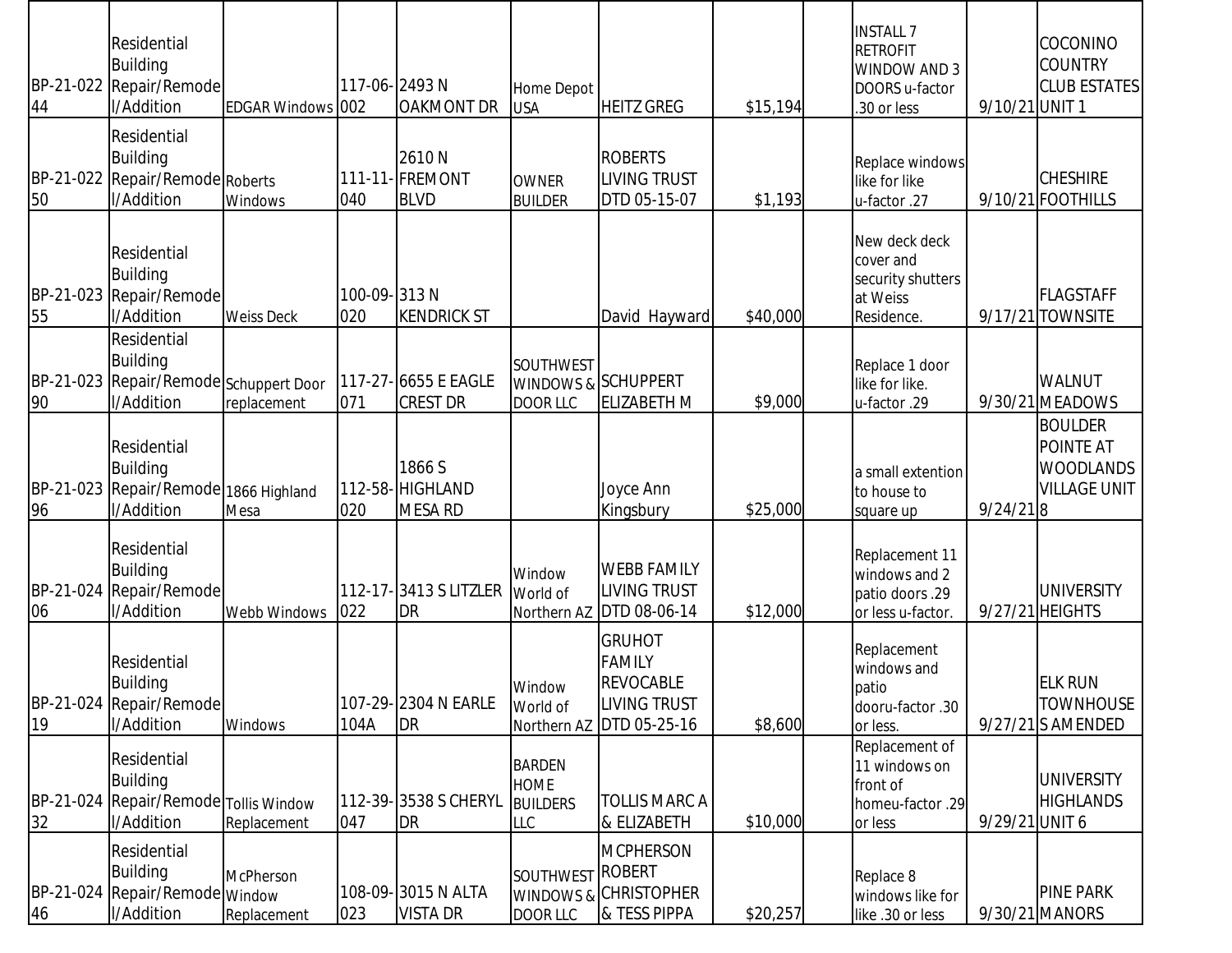| 52 | BP-21-019 Residential<br>Photovoltaic | Mares Solar                           | 102-02-2303 N<br>039  | <b>LANTERN LN</b>                              | Solcius                        | <b>MARES</b><br>LAWRENCE J &<br><b>CHRISTINE M</b><br><b>SAMANO</b> | \$30,288 | Installation of PV<br>Solar (17 panels<br>1 inverter) - 5.95<br>kW-MPU 125A<br>Bus/100A Main                                                                                                           | 9/23/21 TWO | COCONINO<br><b>ESTATES PLAT</b>                     |
|----|---------------------------------------|---------------------------------------|-----------------------|------------------------------------------------|--------------------------------|---------------------------------------------------------------------|----------|--------------------------------------------------------------------------------------------------------------------------------------------------------------------------------------------------------|-------------|-----------------------------------------------------|
| 28 | BP-21-020 Residential<br>Photovoltaic | Samano Solar                          | 108-02-3302 N<br>117A | <b>WAYMAN ST</b>                               | PM & M<br>ELECTRIC INC TIFFANY | <b>BAHENA JUAN</b><br><b>CARLOS &amp;</b>                           | \$29,496 | Solar Install<br>7.400kW 20<br>modules                                                                                                                                                                 |             | <b>GREENLAW</b><br>9/10/21 ESTATES 7                |
| 31 | BP-21-020 Residential<br>Photovoltaic | Stigge Solar                          | 013                   | 2501 E<br>108-22-MATTERHORN<br><b>IDR</b>      | PE Solar                       | <b>Dallas</b><br>Anderson                                           | \$17,850 | Installing a 5.760<br>kW PV 18 panel<br>solar system                                                                                                                                                   | $9/7/21$ 12 | <b>SWISS</b><br><b>MANOR UNIT</b>                   |
| 02 | BP-21-022 Residential<br>Photovoltaic | <b>SPENCE SOLAR</b><br><b>PROJECT</b> | 018                   | 109-10-2821 N MAIN<br><b>ST</b>                | Rooftop<br>Solar LLC           | <b>SPENCE DAVID</b><br>ΙA                                           | \$22,630 | roof-mounted PV<br>solar system<br>comprised of<br>(19) 360W Silfab<br>modules and (19)<br>$IO7+$<br>microinverters.<br>Includes MPU<br>from 100A to<br>200A.                                          |             | <b>SUNNYSIDE</b><br><b>NORTH</b><br>9/2/21 ANNEX 5  |
| 30 | BP-21-022 Residential<br>Photovoltaic | <b>LONDON SOLAR</b><br><b>PROJECT</b> | 111-12-3100 W<br>087  | SHANNON DR                                     | Rooftop<br>Solar LLC           | <b>HOFSTETTER</b><br><b>RICHARD W &amp;</b><br>LONDON<br>KAREN B    | \$21,476 | <b>J.U4NVV</b><br>roof-mounted PV<br>solar system<br>comprised of<br>(14) 360W Silfab<br>modules and (14)<br>$IQ7+$<br>microinverters.<br>Includes MPU<br>from 100A to<br>200A.Ev charging<br>station. |             | <b>PEAK VIEW</b><br><b>MEADOWS</b><br>9/7/21 UNIT 3 |
| 34 | BP-21-022 Residential<br>Photovoltaic | MERRILL SOLAR<br><b>PROJECT</b>       | 026                   | 107-26-4292 E BROKEN Rooftop<br><b>ROCK LP</b> | Solar LLC                      | MERRILL ERIC &<br><b>ELIZABETH</b>                                  | \$25,232 | 7.JUNVV<br>roof-mounted PV<br>solar system<br>comprised of<br>(21) 360W Longi<br>modules and (21)<br>$IO7+$<br>microinverters.<br>Includes MPU<br>from 100A to<br>200A.                                |             | 9/7/21 ELK RUN                                      |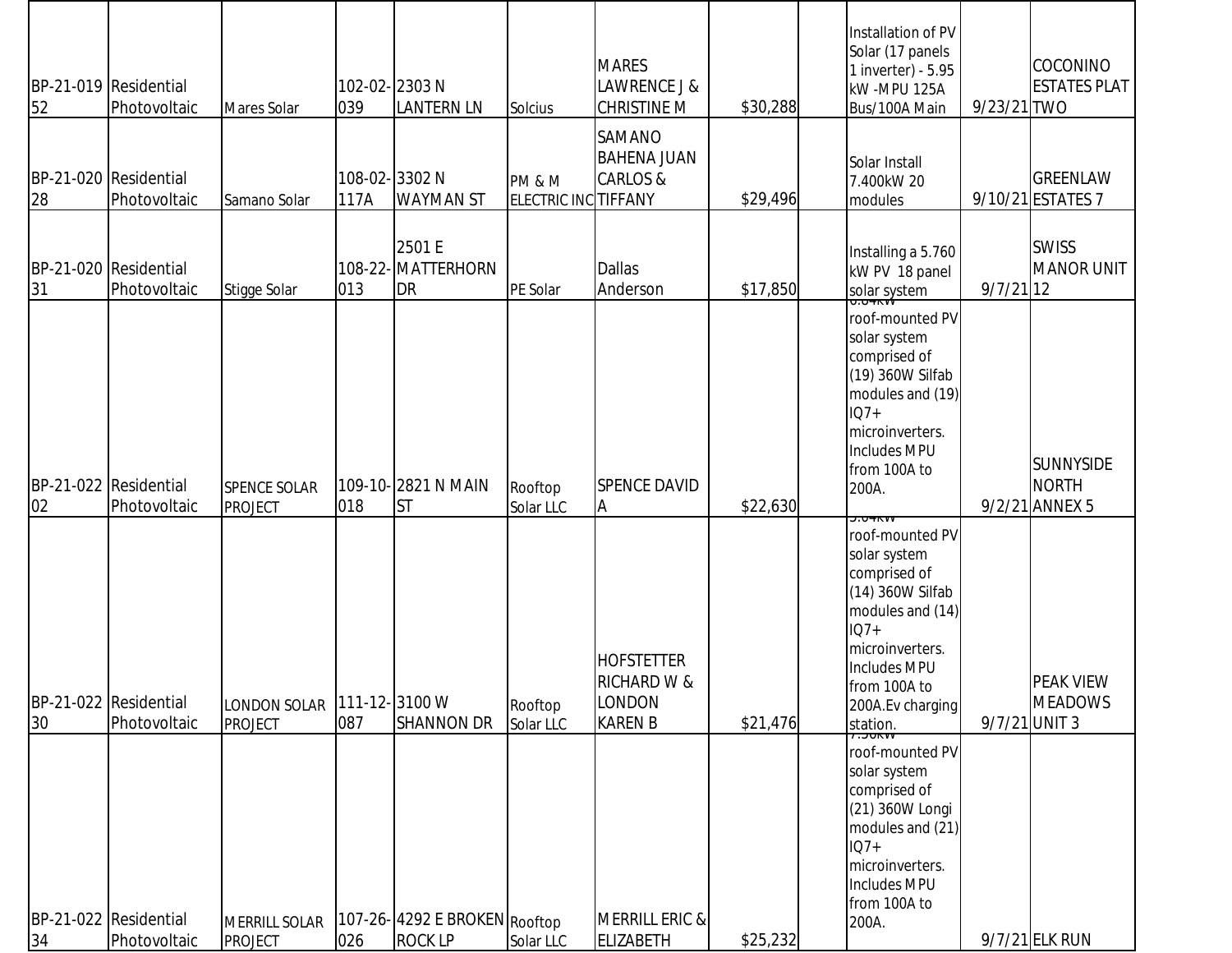| 41                           | BP-21-022 Residential<br>Photovoltaic | <b>WASHBURN</b><br><b>SOLAR PROJECT</b> | 035                   | 1914 N<br>110-05-MEADOW LARK Rooftop<br>DR | Solar LLC                               | <b>WASHBURN</b><br>JOSHUA S &<br><b>MELANIE A</b> | \$12,276 | Installation of<br>3.6kW<br>roof-mounted PV<br>solar system<br>comprised of<br>(10) 360W Silfab<br>modules and (10)<br>$IO7+$<br>microinverte                                 | MOUNT<br>9/7/21 ELDEN PARK                         |
|------------------------------|---------------------------------------|-----------------------------------------|-----------------------|--------------------------------------------|-----------------------------------------|---------------------------------------------------|----------|-------------------------------------------------------------------------------------------------------------------------------------------------------------------------------|----------------------------------------------------|
| BP-21-022 Residential<br>145 | Photovoltaic                          | Ben Ruddell                             | 107-21- 4399 E<br>023 | <b>COBURN DR</b>                           | PROMETHEU<br>RENEWABLE<br>S INC         | 419 FAMILY<br><b>TRUST DTD</b><br>11-09-15        | \$38,224 | Install a roof<br>mounted<br>8.21kWAC PV<br>system consisting<br>of (28) 340-watt<br>modules<br>w/microinverters                                                              | 9/7/21 ELK RUN                                     |
| 52                           | BP-21-022 Residential<br>Photovoltaic | <b>PERRY SOLAR</b><br>PROJECT           | 018                   | 102-05-2021 N NAVAJORooftop<br>DR          | Solar LLC                               | PERRY DON R &<br><b>ANDREA GAIL</b>               | \$13,742 | Installation of<br>4.32kW<br>roof-mounted PV<br>solar system<br>comprised of<br>(12) 360W Silfab<br>modules and (12)<br>$IO7+$<br>microinverters.                             | COCONINO<br>9/7/21 ESTATES                         |
| 70                           | BP-21-022 Residential<br>Photovoltaic | Anna Hammerle                           | 077B                  | 104-01-20 S WC RILES<br> ST                | PROMETHEU<br>RENEWABLE CANNING<br>S INC | <b>ANNA</b>                                       | \$16,996 | Install a roof<br>mounted 3.48<br>kWAC solar PV<br>array consisting<br>of (12) 340-watt<br>modules<br>w/microinverters                                                        | <b>BRANNEN</b><br>ADDITION<br>9/15/21 REVISED PLAT |
| 86                           | BP-21-022 Residential<br>Photovoltaic | <b>BELL E SOLAR</b><br>PROJECT          | 107-18-1540N<br>075   | <b>FOXGLENN ST</b>                         | Rooftop<br>Solar LLC                    | <b>HURLEY</b><br><b>BEVERLY J</b>                 | \$23,171 | <b>0.00KV</b><br>roof-mounted PV<br>solar system<br>comprised of<br>(18) 370W Silfab<br>modules and (18)<br>$IO7+$<br>microinverters.<br>Includes MPU<br>and new<br>subpanel. | 9/16/21 FOXGLENN                                   |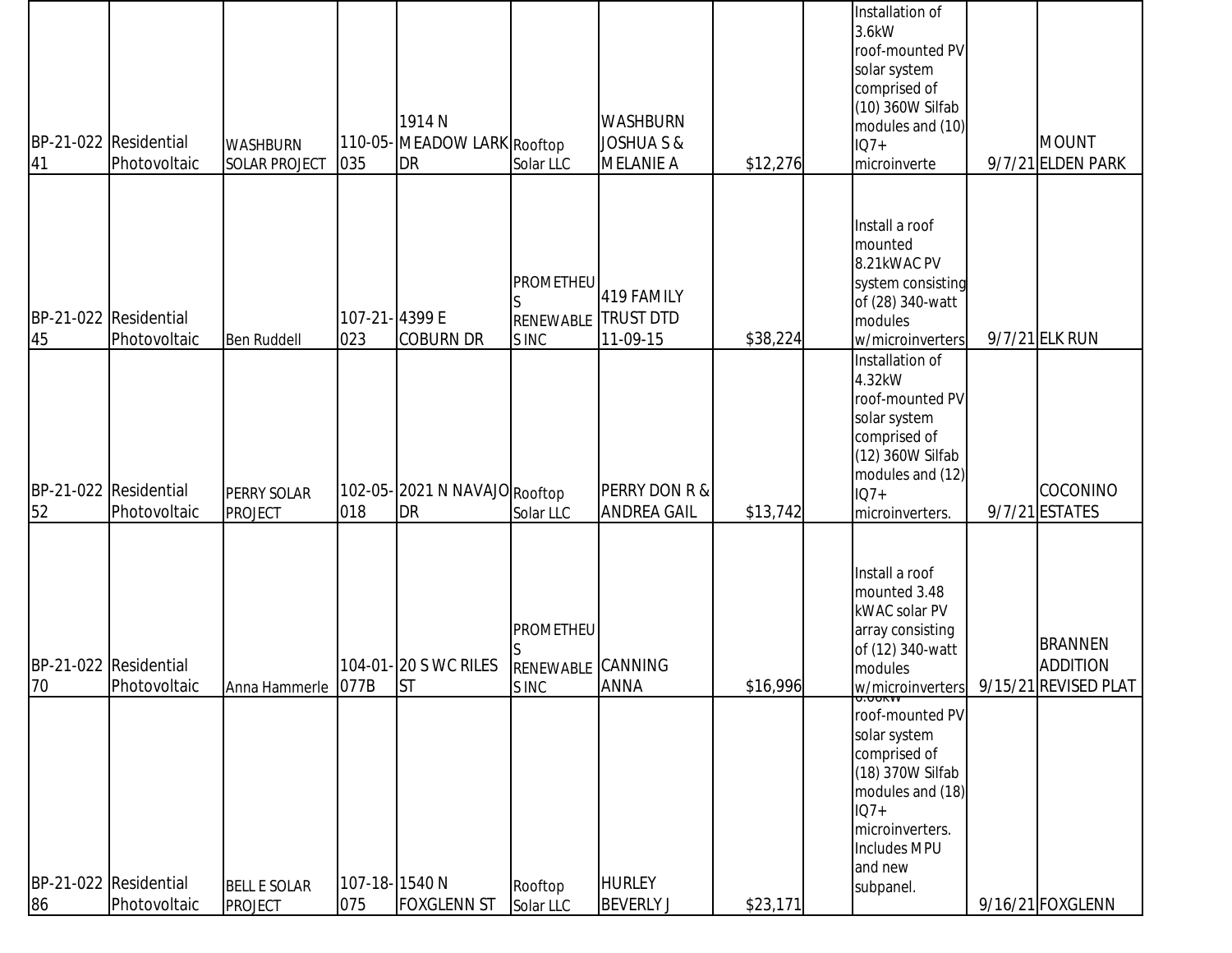| 02                          | BP-21-023 Residential<br>Photovoltaic | <b>BEIER SOLAR</b><br>PROJECT (Unit 1<br>$\vert 8 \vert 2$ | 025A | 104-09-16 E CALLE<br><b>CONTENTA</b>                       | Rooftop<br>Solar LLC | <b>BEIER PAUL &amp;</b><br>VANDRIELEN<br><b>MARYANN</b><br><b>LIVING TRUST</b><br>DTD 04-18-97 | \$51,948 | Installation of<br>9.36kW<br>roof-mounted PV<br>solar system<br>comprised of<br>(26) 360W Silfab<br>modules and (26)<br>$IO7+$<br>microinverters (1<br>on each unit).       |                 | 9/17/21 PINE KNOLL                                   |
|-----------------------------|---------------------------------------|------------------------------------------------------------|------|------------------------------------------------------------|----------------------|------------------------------------------------------------------------------------------------|----------|-----------------------------------------------------------------------------------------------------------------------------------------------------------------------------|-----------------|------------------------------------------------------|
| 03                          | BP-21-023 Residential<br>Photovoltaic | HANCOCK SOLAR 112-60- 4955 S PYRITE<br>PROJECT             | 110  | <b>I</b> RD                                                | Rooftop<br>Solar LLC | <b>HANCOCK</b><br><b>SCOTT E &amp;</b><br><b>SHARON K</b>                                      | \$29,692 | Installation of<br>11.88kW<br>roof-mounted PV<br>solar system<br>comprised of<br>(33) 360W Silfab<br>modules and (33)<br>$IQ7+$<br>microinverters.<br>Includes a<br>derate. | 9/15/21 7A & 7B | PONDEROSA<br><b>TRAILS UNITS</b>                     |
| 16                          | BP-21-023 Residential<br>Photovoltaic | Rodney<br>McClinton                                        | 049  | 112-51-1150 W LIL BEN ABP<br><b>TRL</b>                    | Electrical           | <b>ABP</b> Electrical                                                                          | \$26,663 | Installation of 28<br>roof mounted<br>solar panels with<br>a system size<br>of 9.1 kW.                                                                                      |                 | PONDEROSA<br><b>TRAILS UNITS</b><br>9/17/213A 3B 3C  |
| BP-21-024 Residential<br>20 | Photovoltaic                          | PROJECT                                                    | 048  | HANLEY SOLAR   112-59-105 W GNEISS   Rooftop<br><b>TRL</b> | Solar LLC            | <b>BARROWS</b><br>ROBERT SCOTT                                                                 | \$16,501 | Installation of<br>7.56kW<br>roof-mounted PV<br>solar system<br>comprised of<br>(21) 360W Silfab<br>modules and (21)<br>$IQ7+$<br>microinverters.                           |                 | PONDEROSA<br><b>TRAILS UNITS</b><br>9/27/21 4A 4B 4C |
| 21                          | BP-21-024 Residential<br>Photovoltaic | HAMMER SOLAR 117-29-BRISTLECONE<br>PROJECT                 | 115  | 2237 N<br><b>DR</b>                                        | Rooftop<br>Solar LLC | <b>HAMMER</b><br><b>JOSHUA B &amp;</b><br>SHEILA L                                             | \$23,637 | roof-mounted PV<br>solar system<br>comprised of<br>(22) 360W Silfab<br>modules and (22)<br>$IQ7+$<br>microinverters.<br>Includes derate<br>from 100A to<br>200A.            | 9/27/21 RIDGE   | <b>WALNUT</b>                                        |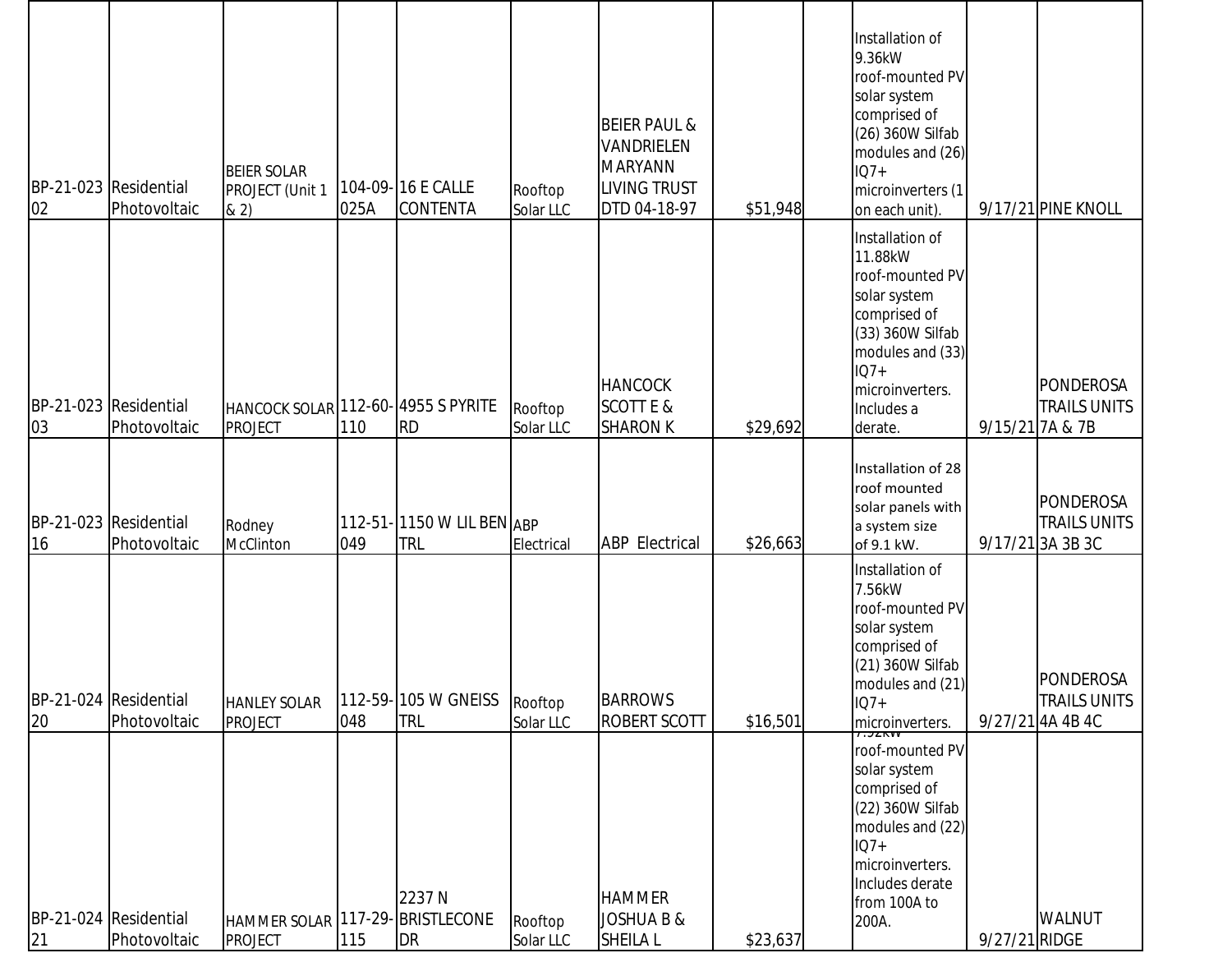| BP-21-024 Residential             |                                                    | TRUJILLO SOLAR 111-11-12761 N EDDY                                 |                       |                                                           | Rooftop                                                 | trujillo<br><b>CHADWICK &amp;</b>                                        |                      | Installation of<br>9.36kW<br>roof-mounted PV<br>solar system<br>comprised of<br>(26) 360W Silfab<br>modules and (26)<br>$IO7+$                                      |                         | <b>CHESHIRE</b><br><b>ESTATES UNIT</b> |
|-----------------------------------|----------------------------------------------------|--------------------------------------------------------------------|-----------------------|-----------------------------------------------------------|---------------------------------------------------------|--------------------------------------------------------------------------|----------------------|---------------------------------------------------------------------------------------------------------------------------------------------------------------------|-------------------------|----------------------------------------|
| 22<br>BP-21-024 Residential<br>70 | Photovoltaic<br>Photovoltaic                       | PROJECT<br>GAHERTY SOLAR 102-14-1075 W BEAL<br>PROJECT             | 003<br>022            | <b>I</b> DR<br><b>RD</b>                                  | Solar LLC<br>Rooftop<br>Solar LLC                       | <b>TARA</b><br><b>GAHERTY</b><br><b>JAMES</b><br><b>BEAULIEU</b>         | \$24,074<br>\$19,384 | microinverters.<br>Installation of<br>7.2kW<br>roof-mounted PV<br>solar system<br>comprised of<br>(20) 360W Silfab<br>modules and (20)<br>$IO7+$<br>microinverters. | 9/27/21<br>9/30/21 WEST | <b>ROCKRIDGE</b>                       |
| 73                                | Residential<br>BP-21-008 Single Family<br>Detached | Jerumbo SFR                                                        | 047                   | 1340W<br>112-16-SHULLENBARGE EARTH PRO<br>R <sub>DR</sub> |                                                         | <b>JERUMBO</b><br><b>RONALD M &amp;</b><br><b>EXCAVATING STEPHANIE R</b> | \$350,000            | New SFD 5bdrm<br>4.5bth<br>3093livable<br>868gar 522cov<br>3093 patios                                                                                              |                         | <b>UNIVERSITY</b><br>9/9/21 HEIGHTS    |
| 40                                | Residential<br>BP-21-010 Single Family<br>Detached | Brookfield<br>Communities -<br>Trails End - Lot<br>14 - Model 1678 | 113-10-5032 E<br> 017 | <b>RETREAT CIR</b>                                        | Brookfield<br>Residential<br>Construction<br><b>LLC</b> | Sara Gardner                                                             | \$371,865            | 2-Story detached<br>SFD; 4-BR;<br>3.5-BA; 1643-SF<br>Livable (977-SF<br>Main Level;<br>666-SF Second<br>Level) 140-SF<br><b>Covered Entry</b><br>1643 (Elev. B)     |                         | <b>TRAILS END</b><br>9/9/21 RETREAT    |
| 55                                | Residential<br>BP-21-013 Single Family<br>Detached | Brookfield - Trails<br>End - Lot 12 -<br>Model 1678                | 113-10-5020 E<br>015  | <b>RETREAT CIR</b>                                        | Brookfield<br>Residential<br>Construction<br>LLC        | TRAILSEND<br><b>RETREAT LLC</b>                                          | \$371,865            | 2-Story; 4-BR;<br>3.5-BA; 1643-SF<br>Livable (977-SF<br>Main Level;<br>666-SF Second<br>Level) 140-SF<br>1643 Covered Entry                                         |                         | <b>TRAILS END</b><br>9/9/21 RETREAT    |
| 83                                | Residential<br>BP-21-014 Single Family<br>Detached | Surpure SFD                                                        | 011                   | 105-10-1620 E CASTLE<br><b>HILLS DR</b>                   | Cooney<br>Carpentry                                     | <b>SURPURE</b><br><b>SUDHEER</b><br><b>JAGANNATH</b>                     | \$1,470,000 3817 Bth | New single story<br>SFD-3817Liv-105<br>6Cov<br>Deck-434Patio-9<br>24Gar-4Bdrm-4.5                                                                                   | 9/16/21 UNIT 1          | <b>ESTATES AT</b><br>PINE CANYON       |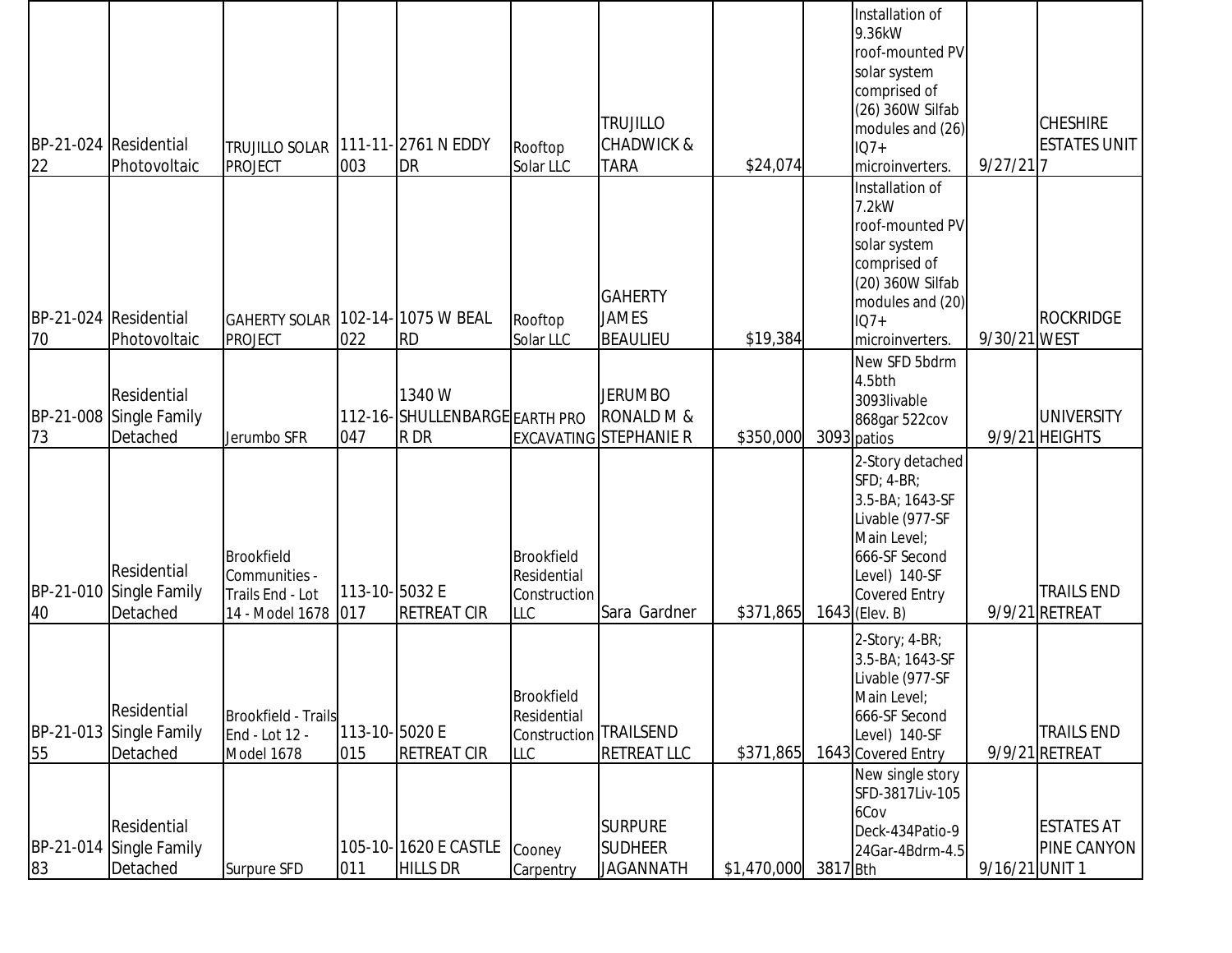| 63              | Residential<br>BP-21-019 Single Family<br>Detached | Capstone - Orion<br>at Timbersky -<br>Lot 61 - Model<br><b>TS2467B No</b><br>Options    | 227                  | 112-01-3917 W<br><b>ELECTRA DR</b>            | <b>CAPSTONE</b><br><b>HOMES LLC</b>                     | ABBOTT-RHOT<br>ON<br><b>INVESTMENTS</b><br>LLC         | \$148,020 | New SFD 3-BR;<br>2.5-BA; 1-Story;<br>1969-SF Livable<br>(not including<br>Casita); 424-SF<br>Garage; 263-SF<br>1969 Covered Patios;                                       |               | <b>ORION AT</b><br>9/10/21 TIMBER SKY                                     |
|-----------------|----------------------------------------------------|-----------------------------------------------------------------------------------------|----------------------|-----------------------------------------------|---------------------------------------------------------|--------------------------------------------------------|-----------|---------------------------------------------------------------------------------------------------------------------------------------------------------------------------|---------------|---------------------------------------------------------------------------|
| 66              | Residential<br>BP-21-020 Single Family<br>Detached | <b>Brookfield</b><br>Communities -<br>Trails End -Lot 25 113-10- 4983 E<br>- Model 1678 | 028                  | <b>RETREAT CIR</b>                            | <b>Brookfield</b><br>Residential<br>Construction<br>LLC | TRAILSEND<br><b>RETREAT LLC</b>                        | \$371,865 | <b>Residential Single</b><br><b>Family Detached</b><br>home - 2-Story;<br>4-BR; 3.5-BA;<br>1650-SF Livable<br>fireplace option.<br>140-SF Covered<br>1650 Entry (Elev. B) |               | <b>TRAILS END</b><br>9/29/21 RETREAT                                      |
| BP-21-021<br>66 | Residential<br>Single Family<br>Detached           | Capstone Homes<br>- Woody<br>Mountain<br>Estates-Lot 27 -                               | 031                  | 112-08- 3362 S BRETON CAPSTONE<br><b>I</b> DR | <b>HOMES LLC</b>                                        | <b>WEDGE LLC</b>                                       | \$781,250 | New two story<br>SFD-4Bdrm<br>3.5Bthrm<br>3125Liv 610Gar<br>3125 1004 Pat                                                                                                 |               | 9/21/21 The Wedge                                                         |
| BP-21-022<br>31 | Roofing                                            | Harbert Chapel<br><b>AME Church</b><br>Roof                                             | 009                  | 103-15- 424 S SAN<br><b>FRANCISCO ST</b>      | <b>ASPEN</b><br>ROOFING<br>LLC                          | AME<br><b>METHODIST</b><br><b>CHURCH</b>               | \$9,868   | Reroof no wood<br>shakes or<br>shingles allowed                                                                                                                           |               | NORMAL<br><b>SCHOOL</b><br><b>ADDITION</b><br>FLAGSTAFF<br>9/1/21 TOWN OF |
| BP-21-022<br>33 | Roofing                                            | Mackey Roof                                                                             | 117-23-2672 N<br>044 | <b>CAREFREE CIR</b>                           | High<br>Elevation<br>Roofing LLC                        | <b>MACKEY</b><br><b>JOSHUA &amp;</b><br><b>SHANNON</b> | \$19,458  | Re roof no wood<br>shakes or<br>shingles allowed                                                                                                                          |               | 9/2/21 EVERGREEN                                                          |
| BP-21-022<br>48 | Roofing                                            | <b>Watters Roof</b>                                                                     | 107-18-4004 E<br>061 | LONGLEY DR                                    | Vistas<br>Roofing LLC                                   | <b>WATTERS</b><br>DAVID P &<br><b>VALERIE A</b>        | \$7,910   | full roof<br>replacement no<br>wood shakes or<br>shingles allowed                                                                                                         |               | 9/2/21 FOXGLENN                                                           |
| BP-21-022<br>58 | Roofing                                            | Flourney Roof                                                                           | 186                  | 114-09- 5340 E MOUNT HAVASU<br>PLEASANT DR    | ROOFING                                                 | <b>FLOURNOY J</b><br>MICHAEL                           | \$11,000  | Reroof no wood<br>shakes or<br>shingles allowed                                                                                                                           | 9/3/21 UNIT 1 | CONTINENTAL<br><b>COUNTRY</b><br><b>CLUB ESTATES</b>                      |
| BP-21-022<br>67 | Roofing                                            | Hobbs Roof                                                                              | 109-04-3801 N<br>001 | <b>PARADISE RD</b>                            | LELAND<br>ROOFING                                       | <b>HOBBS TERRIE</b><br><b>LEE</b>                      | \$10,000  | Tear off re-roof<br>no wood shake<br>or shingles<br>allowed                                                                                                               | 9/7/21 HILLS  | PARADISE                                                                  |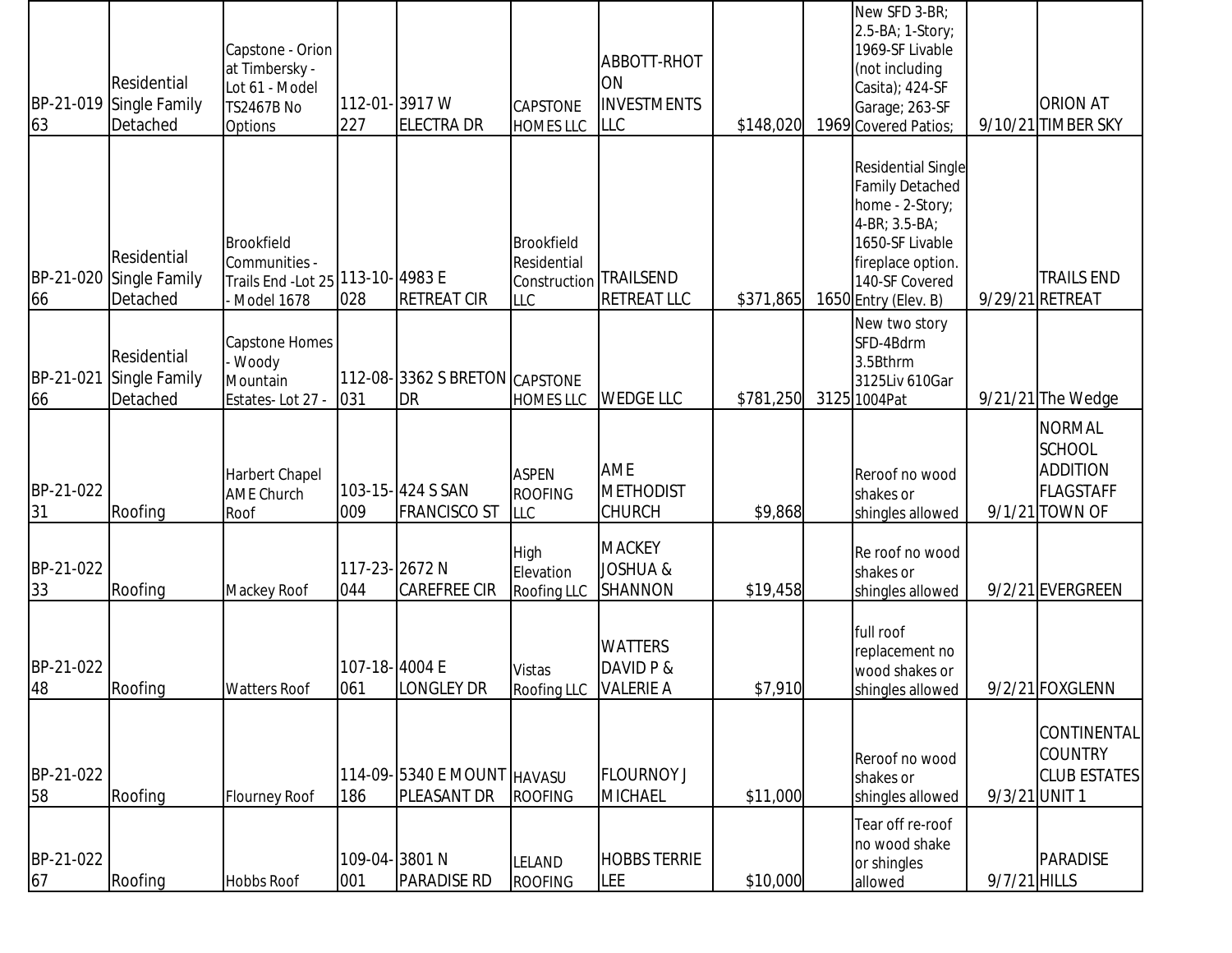| BP-21-022<br>68 | Roofing | Johnson Roof           | 054                  | 2468N<br>107-22-STRAWBERRY<br><b>WAY</b>                           | POLARIS<br><b>RESTORATIO</b><br>N INC        | <b>JOHNSON REAL</b><br>PROPERTY<br><b>TRUST</b>                           | \$3,000  | Tear off re-roof<br>no wood shake<br>or shingles<br>allowed |               | 9/7/21 ELK RUN                                                            |
|-----------------|---------|------------------------|----------------------|--------------------------------------------------------------------|----------------------------------------------|---------------------------------------------------------------------------|----------|-------------------------------------------------------------|---------------|---------------------------------------------------------------------------|
| BP-21-022<br>77 | Roofing | <b>Brownfield Roof</b> | 074                  | 112-61-15333 S AZURITE All Seasons<br><b>TRL</b>                   | Roofing LLC                                  | <b>LISA</b><br><b>BROWNFIELD</b>                                          | \$10,000 | Tear off re-roof<br>no wood shake<br>or shingles<br>allowed |               | PONDEROSA<br>9/8/21 TRAILS UNIT 8                                         |
| BP-21-022<br>81 | Roofing | <b>Reid Roof</b>       | 046                  | 111-22-2592W<br>LYNETTE DR                                         | POLARIS<br><b>RESTORATIO</b><br>N INC        | <b>KRANZLER</b><br><b>WILLIAM &amp;</b><br><b>DIANE M</b><br><b>TRUST</b> | \$3,000  | Tear off re-roof<br>no wood shake<br>or shingles<br>allowed |               | 9/8/21 LOCKETT PARK                                                       |
| BP-21-022<br>83 | Roofing | McRobbie Roof          | 084                  | 2000 N<br>117-12-SOUTHERN<br><b>HILLS DR</b>                       | POLARIS<br><b>RESTORATIO</b><br>N INC        | PEPIN&<br><b>MCROBBIE</b><br>Trust                                        | \$3,000  | Tear off re-roof<br>no wood shake<br>or shingles<br>allowed |               | <b>CANYON</b><br><b>COUNTRY</b><br><b>CLUB ESTATES</b><br>$9/8/21$ UNIT 3 |
| BP-21-022<br>84 | Roofing | <b>Boyer Roof</b>      | 114-09-1800 N<br>160 | <b>COLUMBIA CIR</b>                                                | <b>LCR</b><br>ROOFING<br><b>INC</b>          | <b>GROBSMITH</b><br><b>ELIZABETH S</b>                                    | \$17,956 | Tear off re-roof<br>no wood shake<br>or shingles<br>allowed | 9/8/21 UNIT 1 | CONTINENTAL<br><b>COUNTRY</b><br><b>CLUB ESTATES</b>                      |
| BP-21-022<br>85 | Roofing | Cullen Roof            | 043                  | 100-02-421 W PIUTE<br><b>RD</b>                                    | <b>LCR</b><br>ROOFING<br>INC                 | <b>CULLEN LIVING</b><br><b>TRUST DTD</b><br>11-01-05                      | \$20,316 | Tear off re-roof<br>no wood shake<br>or shingles<br>allowed | 9/8/21 VIEW   | MOUNTAIN                                                                  |
| BP-21-022<br>88 | Roofing | McLean Roof            | 113-08-5259 N<br>100 | <b>THORNTON PL</b>                                                 | POLARIS<br><b>RESTORATIO MCLEAN</b><br>N INC | <b>BARBARAL</b>                                                           | \$3,000  | Tear off re-roof<br>no wood shake<br>or shingles<br>allowed |               | <b>TIMBERVIEW</b><br>9/8/21 VILLAGE                                       |
| BP-21-022<br>89 | Roofing | Harvey Roof            | 509                  | 2450W<br>112-49-CRIPPLE CREEK RESTORATIO DENKER COLIN<br><b>DR</b> | POLARIS<br>N INC                             | <b>HANS</b>                                                               | \$3,000  | Tear off re-roof<br>no wood shake<br>or shingles<br>allowed |               | <b>TOWNHOMES</b><br><b>AT RAILROAD</b><br>9/8/21 SPRINGS                  |
| BP-21-022<br>98 | Roofing | Ashurst Roof           | 007                  | 111-07-2700 W<br>LYNETTE DR                                        | High<br>Elevation<br>Roofing LLC             | <b>ASHURST</b><br><b>MARSHA</b><br><b>MCCOY TRUST</b><br>DTD 10-15-10     | \$95,000 | Tear off re-roof<br>no wood shake<br>or shingles<br>allowed | $9/10/21$  2  | <b>CHESHIRE</b><br><b>ESTATES UNIT</b>                                    |
| BP-21-022<br>99 | Roofing | Chamoff Roof           | 009                  | 105-01-300 E PAPAGO<br>DR <sub></sub>                              | High<br>Elevation<br>Roofing LLC             | <b>CHAMOFF</b><br><b>BREANNA</b>                                          | \$7,030  | Tear off re-roof<br>no wood shake<br>or shingles<br>allowed | 9/10/21 ACRES | <b>BOW AND</b><br>ARROW                                                   |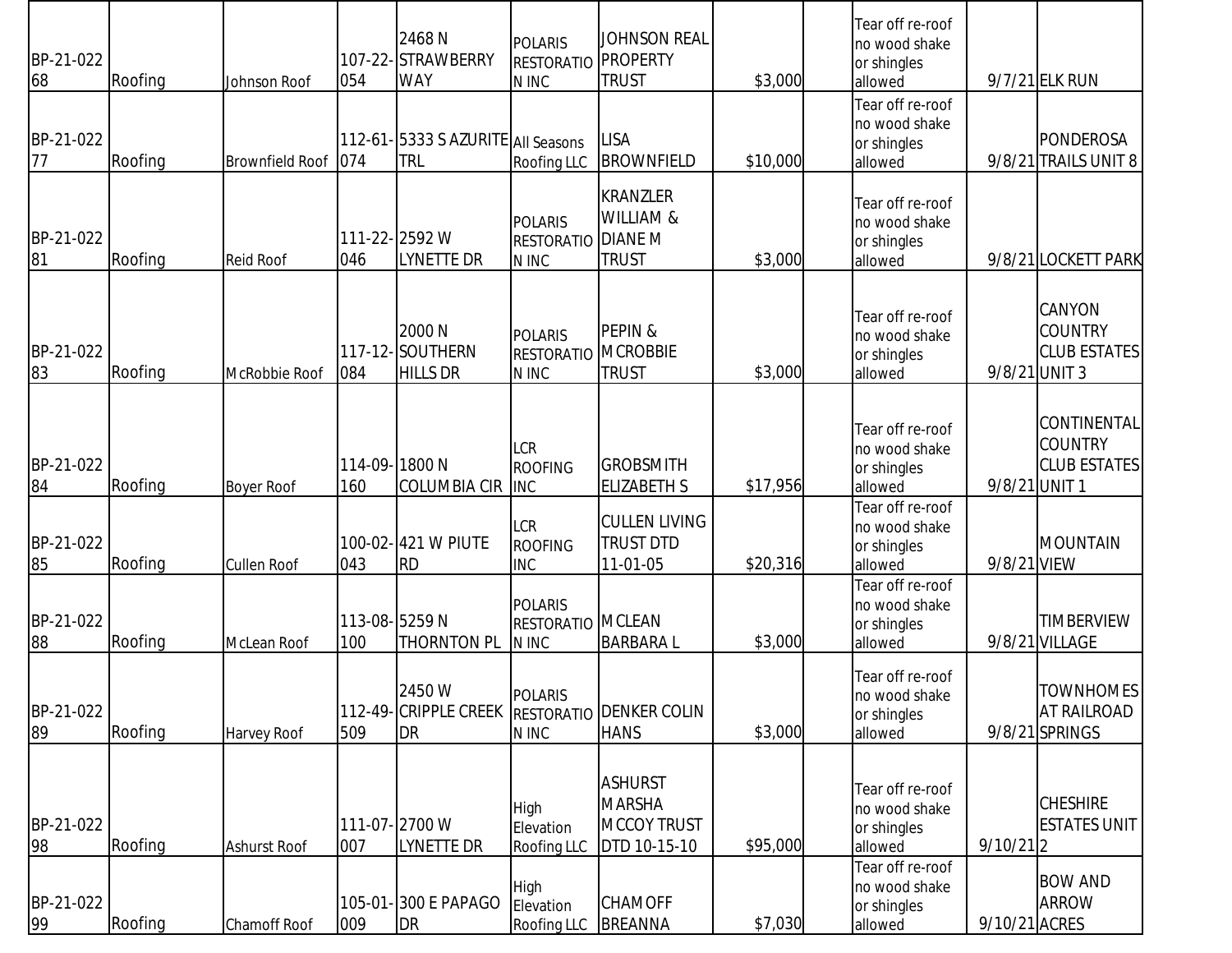| BP-21-023<br>17 | Roofing | Adams Roof           | 102-05-1961 N<br>110  | METEOR DR                                      | Mission<br>Restoration                     | <b>ADAMS MARK</b><br>C & AMBER N                                           | \$9,747  | Tear off re-roof<br>no wood shake<br>or shingles<br>allowed<br>Tear off re-roof | $9/13/21$ N    | COCONINO<br><b>ESTATES PLAT</b><br> Four<br><b>RESUBDIVISIO</b> |
|-----------------|---------|----------------------|-----------------------|------------------------------------------------|--------------------------------------------|----------------------------------------------------------------------------|----------|---------------------------------------------------------------------------------|----------------|-----------------------------------------------------------------|
| BP-21-023<br>18 | Roofing | <b>Bathen Roof</b>   | 100                   | 112-44-1658 W<br>SHERRIE DR                    | <b>LCR</b><br><b>ROOFING</b><br><b>INC</b> | <b>BATHEN</b><br><b>MELISSA</b>                                            | \$6,000  | no wood shake<br>or shingles<br>allowed                                         |                | <b>WEST VILLAGE</b><br>9/13/21 ESTATES                          |
| BP-21-023<br>22 | Roofing | McKenzie Roof        | 025                   | 108-10-2814 N TINDLE<br>BLVD                   | <b>TIGER AND</b><br>SERVICES LLC SHEILA A  | <b>MCKENZIE</b>                                                            | \$9,000  | Tear off re-roof<br>no wood shake<br>or shingles<br>allowed                     |                | GREENLAW<br>9/13/21 ESTATES 1                                   |
| BP-21-023<br>24 | Roofing | Shuster Roof         | 057                   | 117-29-2450 N COLTER<br><b>I</b> DR            | MCR Roofing 05-28-14                       | <b>SHUSTER</b><br><b>STEPHEN M</b><br><b>REVOCABLE</b><br><b>TRUST DTD</b> | \$19,350 | Tear off re-roof<br>no wood shake<br>or shingles<br>allowed                     | 9/13/21 RIDGE  | <b>WALNUT</b>                                                   |
| BP-21-023<br>25 | Roofing | Engelthaler Roof     | 102-11-1255 N<br> 044 | ROCKRIDGE RD LLC                               | <b>SUREBUILD</b>                           | <b>ENGELTHALER</b><br>DAVID M &<br><b>DEANNL</b>                           | \$16,484 | Tear off re-roof<br>no wood shake<br>or shingles<br>allowed                     |                | <b>MALPAIS</b><br><b>ESTATES UNIT</b><br>9/14/211 REPLAT        |
| BP-21-023<br>27 | Roofing | Vanatta Roof         | 029                   | 107-28- 4405 E SPRING<br><b>MEADOWS CIR</b>    | <b>IDEAL</b><br>ROOFING<br><b>INC</b>      | VANATTA<br><b>JENNIFER L</b>                                               | \$5,340  | Tear off re-roof<br>no wood shake<br>or shingles<br>allowed                     |                | 9/13/21 MEADOWS                                                 |
| BP-21-023<br>28 | Roofing | Parisella Roof       | 057                   | 107-28-4001 E SPRING<br>MEADOWS CIR            | <b>IDEAL</b><br>ROOFING<br><b>INC</b>      | PARISELLA<br>JAMES E &<br><b>MARY M</b>                                    | \$5,340  | Tear off re-roof<br>no wood shake<br>or shingles<br>allowed                     |                | 9/13/21 MEADOWS                                                 |
| BP-21-023<br>31 | Roofing | Licini Residence     | 046                   | 112-61-520 W NUGGET ROOFING<br><b>TRL</b>      | <b>ALTITUDE</b><br><b>LLC</b>              | LICINI JOHN J &<br><b>HEIDIL</b>                                           | \$10,000 | Tear off re-roof<br>no wood shake<br>or shingles<br>allowed                     |                | PONDEROSA<br>9/14/21 TRAILS UNIT 8                              |
| BP-21-023<br>38 | Roofing | Lister Roof          | 076                   | 3946 S<br>112-51- AMERICA WEST Mission<br> Trl | Restoration                                | LISTER CRAIG                                                               | \$8,669  | Tear off re-roof<br>no wood shake<br>or shingles<br>allowed                     |                | PONDEROSA<br><b>TRAILS UNITS</b><br>9/14/21 3A 3B 3C            |
| BP-21-023<br>39 | Roofing | <b>Buchanan Roof</b> | 061                   | 114-18-870 N LONE<br><b>OAK WAY</b>            | Mission<br>Restoration                     | <b>BUCHANAN</b><br><b>ROY LIVING</b><br><b>TRUST DTD</b><br>11-19-18       | \$7,424  | Tear off re-roof<br>no wood shake<br>or shingles<br>allowed                     | 9/14/21 UNIT 2 | AMBERWOOD                                                       |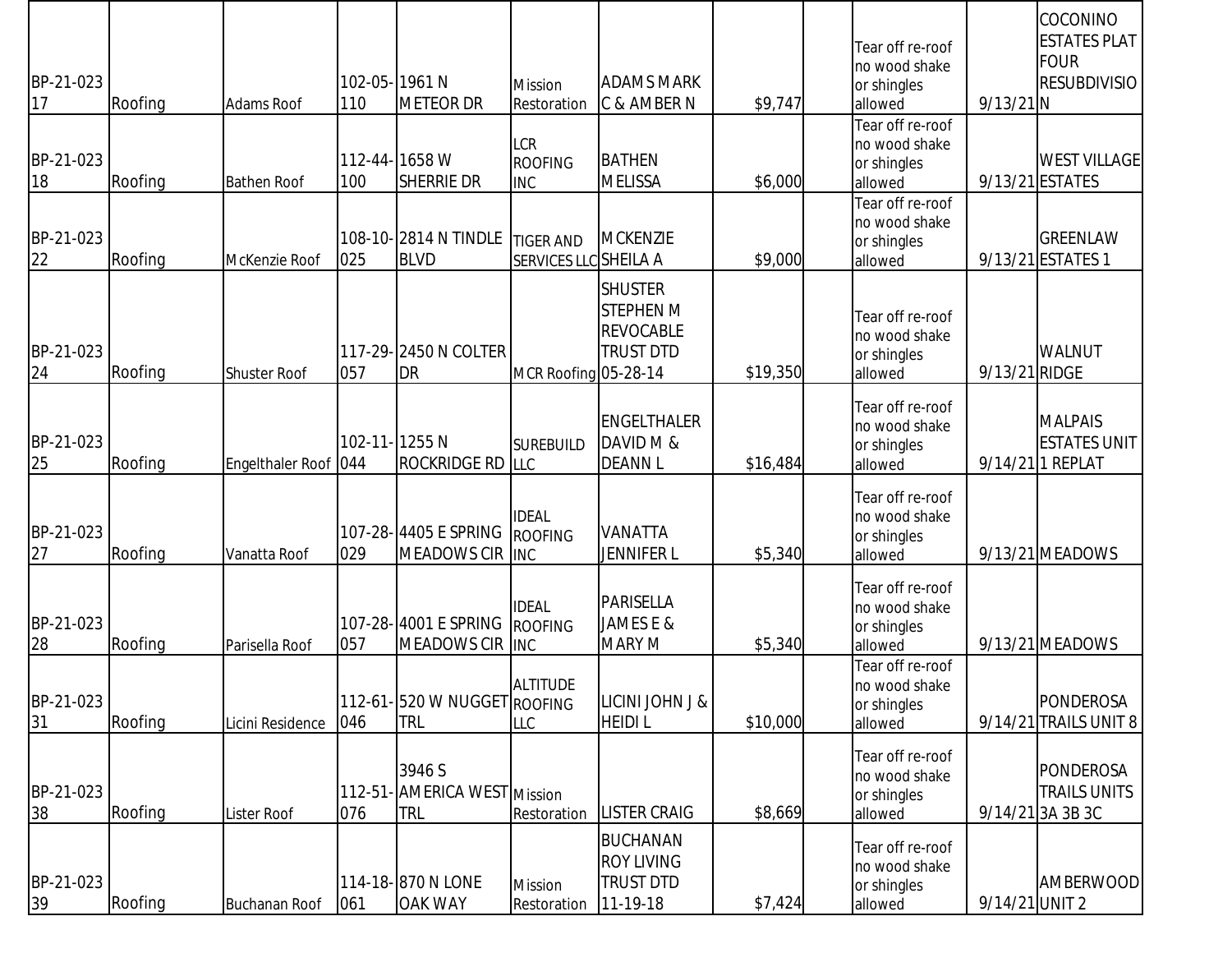| BP-21-023<br>41 | Roofing | Mcdonald<br>Re-roof | 049D          | 114-11- 5015 E LAKE<br>COUNTRY RD                 | Behmer<br>Industries IncErin Ulloa      |                                                                              | \$190,000 | Tear off re-roof<br>no wood shake<br>or shingles<br>allowed                                          | 9/21/21 ACRES  | CONTINENTAL<br><b>LAKESIDE</b>                   |
|-----------------|---------|---------------------|---------------|---------------------------------------------------|-----------------------------------------|------------------------------------------------------------------------------|-----------|------------------------------------------------------------------------------------------------------|----------------|--------------------------------------------------|
| BP-21-023<br>42 | Roofing | Hamlin Roof         | 040           | 109-14-1500 E LINDA<br><b>VISTA DR</b>            | <b>High</b><br>Elevation<br>Roofing LLC | CORVIDAE<br><b>TIMOTHY</b>                                                   | \$17,080  | Tear off re-roof<br>no wood shake<br>or shingles<br>allowed - (re roof<br>low slope section<br>only) | $9/15/21$  2   | <b>SHADOW</b><br>MOUNTAIN<br><b>VILLAGE UNIT</b> |
| BP-21-023<br>48 | Roofing | Lin Roof            | 113-57<br>186 | 6565N<br>SNOWFLAKE<br>DR                          | ALTITUDE<br>ROOFING<br>LLC              | <b>HUGHES LIVING</b><br><b>TRUST DTD</b><br>09-20-01                         | \$5,500   | Tear Off Re-Roof<br>no wood shake<br>or shingles<br>allowed                                          | 9/15/21 UNIT 4 | <b>CHRISTMAS</b><br><b>TREE ESTATES</b>          |
| BP-21-023<br>50 | Roofing | <b>Weston Roof</b>  | 024           | 102-11-1782 W BEAL RD Mission                     | Restoration                             | <b>WESTON EARL</b><br>D                                                      | \$9,545   | Tear off re-roof<br>no wood shake<br>or shingles<br>allowed                                          | $9/16/21$  2   | KACHINA<br><b>ESTATES UNIT</b>                   |
| BP-21-023<br>57 | Roofing | Cowen Roof          | 044           | 1260 W<br>112-16-SHULLENBARGE HAVASU<br>R DR      | ROOFING                                 | <b>COWAN LEE</b>                                                             | \$9,000   | Tear off re-roof<br>no wood shake<br>or shingles<br>allowed                                          |                | UNIVERSITY<br>9/17/21 HEIGHTS                    |
| BP-21-023<br>60 | Roofing | Austin Roof         | 128           | 107-03-1921 N FIRST<br>lst                        | <b>HAVASU</b><br><b>ROOFING</b>         | <b>AUSTIN MARK</b>                                                           | \$6,000   | Tear off re-roof<br>no wood shake<br>or shingles<br>allowed                                          | 9/20/21 15-22  | <b>SUNNYSIDE</b><br><b>ADD BLOCKS</b>            |
| BP-21-023<br>62 | Roofing | Harrington Roof     | 011           | 114-12-801 N SKY<br>VIEW ST                       | <b>High</b><br>Elevation<br>Roofing LLC | <b>TRUBAKOFF</b><br><b>SCOTT D &amp;</b><br>DAWN M<br><b>CPWROS</b>          | \$27,500  | Tear off re-roof<br>no wood shake<br>or shingles<br>allowed                                          | 9/20/21 ACRES  | CONTINENTAL<br><b>LAKESIDE</b>                   |
| BP-21-023<br>72 | Roofing | <b>Budman Roof</b>  | 174           | 108-03- 3586 N TINDLE Vistas<br><b>BLVD</b>       | Roofing LLC                             | <b>BUDMAN GARY</b><br><b>H FAMILY</b><br><b>LIVING TRUST</b><br>DTD 09-26-16 | \$8,725   | Tear off re-roof<br>no wood shake<br>or shingles<br>allowed                                          |                | GREENLAW<br>9/21/21 ESTATES 6                    |
| BP-21-023<br>73 | Roofing | Fac East            | 004H          | 1500N<br>117-02-COUNTRY CLUB ROOFING<br><b>DR</b> | <b>IDEAL</b><br><b>INC</b>              | <b>GARRETSON</b><br>TRUST DTD<br>06-21-02                                    | \$13,980  | Re roof                                                                                              | 9/21/21 N/A    |                                                  |
| BP-21-023<br>75 | Roofing | Herold Roof         | 007A          | 102-13-1525 W<br><b>TOLCHACO RD</b>               | <b>POLARIS</b><br>N INC                 | <b>HEROLD</b><br><b>RESTORATIO RICHARD &amp;</b><br>RACHEL TRUST             | \$3,000   | Tear off re-roof<br>no wood shake<br>or shingles<br>allowed                                          |                | KINLANI<br>9/21/21 ESTATES                       |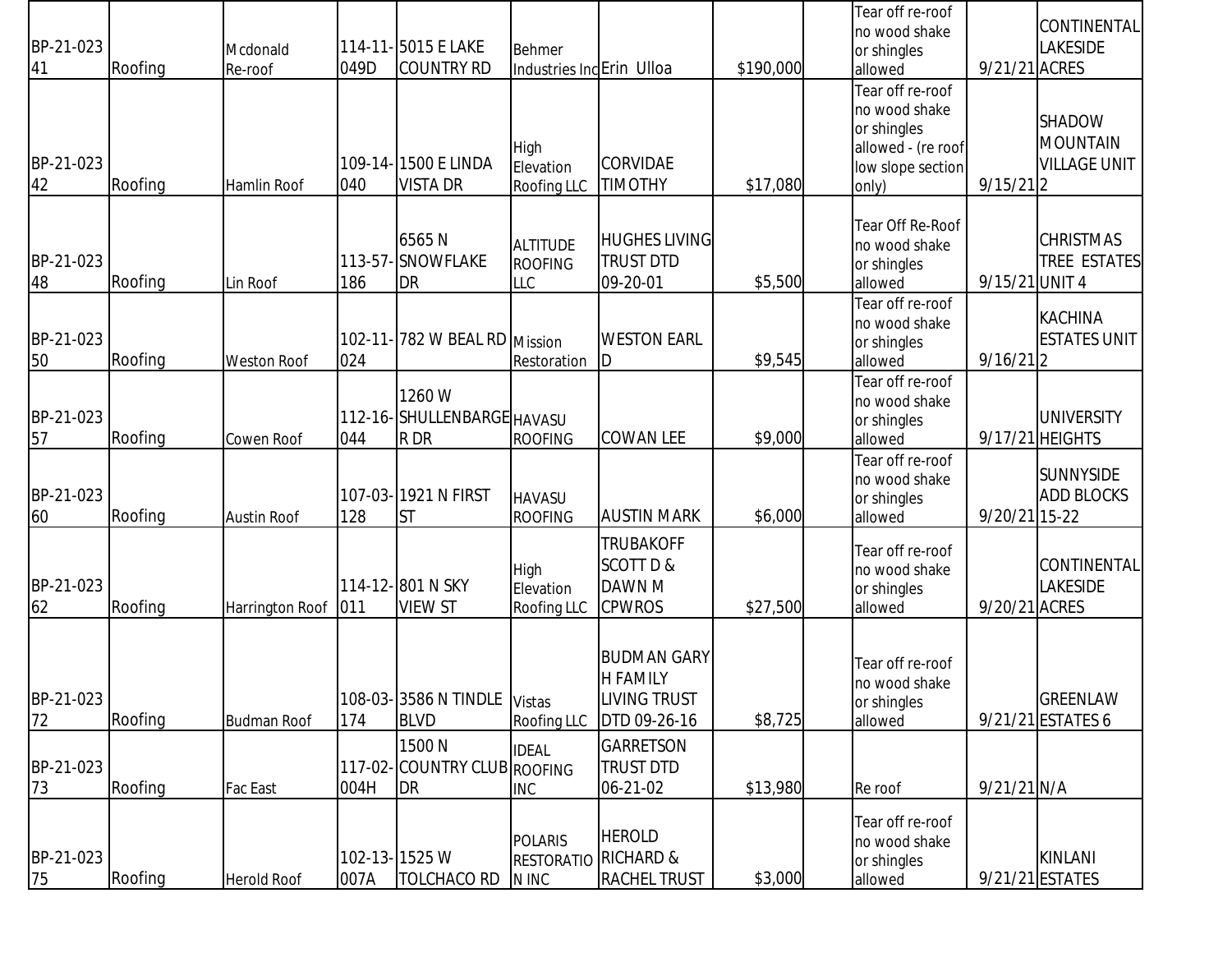|                 |         |                    |                       |                                                  |                                       |                                                           |         | Tear off re-roof                                            |                |                                                          |
|-----------------|---------|--------------------|-----------------------|--------------------------------------------------|---------------------------------------|-----------------------------------------------------------|---------|-------------------------------------------------------------|----------------|----------------------------------------------------------|
| BP-21-023       |         |                    | 106-11-3910 E         |                                                  | POLARIS                               | RESTORATIO LEE WEN DA &                                   |         | no wood shake<br>or shingles                                |                | SINAGUA                                                  |
| 76              | Roofing | Lee Roof           | 040                   | KOKOPELLI LN                                     | N INC                                 | <b>SHING YIN</b>                                          | \$3,000 | allowed                                                     |                | 9/21/21 HEIGHTS                                          |
| BP-21-023<br>77 | Roofing | <b>Burns Roof</b>  | 117-27-6661 E<br>112  | <b>ANAZAZI DR</b>                                | POLARIS<br><b>RESTORATIO</b><br>N INC | <b>GRANT KATY</b>                                         | \$3,000 | Tear off re-roof<br>no wood shake<br>or shingles<br>allowed |                | <b>WALNUT</b><br>9/21/21 MEADOWS                         |
| BP-21-023<br>79 | Roofing | Caro Roof          | 001S                  | 6955 E OLD<br>114-02- WALNUT<br><b>CANYON RD</b> | <b>POLARIS</b><br>N INC               | <b>RESTORATIO CARO MARK &amp;</b><br><b>VALERIE TRUST</b> | \$3,000 | Tear off re-roof<br>no wood shake<br>or shingles<br>allowed |                | 9/21/21 H.E.S. 378                                       |
| BP-21-023<br>82 | Roofing | Louchart Roof      | 107-18-4120 E<br>118  | <b>COBURN DR</b>                                 | Mission<br>Restoration                | LOUCHART<br>JACOB T&<br><b>CATHERINE E</b>                | \$7,212 | Tear off re-roof<br>no wood shake<br>or shingles<br>allowed |                | 9/21/21 FOXGLENN                                         |
| BP-21-023<br>83 | Roofing | Foster Roof        | 091                   | 112-50- 3839 S BIG SKY<br><b>TRL</b>             | Mission<br>Restoration                | <b>FOSTER NEVIN</b><br>C & ANGELA                         | \$8,039 | Tear off re-roof<br>no wood shake<br>or shingles<br>allowed | 9/21/21        | PONDEROSA<br>TRAILS UNIT 2                               |
| BP-21-023<br>85 | Roofing | Kruglick Roof      | 005                   | 107-42- 2448 N BRIAN'S Mission<br><b>WAY</b>     | Restoration                           | <b>KRUGLICK FRED</b><br>M & TERESA L                      | \$8,574 | Tear off re-roof<br>no wood shake<br>or shingles<br>allowed |                | MAJESTIC<br>9/21/21 HEIGHTS                              |
| BP-21-023<br>86 | Roofing | Luna Roof          | 118                   | 107-02-2000 N IZABEL<br><b>ST</b>                | Vistas<br>Roofing LLC                 | LUNA<br><b>JOSEPHINE</b>                                  | \$7,600 | Tear off re-roof<br>no wood shake<br>or shingles<br>allowed | 9/21/21        | <b>SUNNYSIDE</b><br>FARMS<br><b>TRACTS</b>               |
| BP-21-023<br>89 | Roofing | <b>Begley Roof</b> | 110-07-11415 N<br>080 | LOMALAI LN                                       | LELAND<br>ROOFING                     | <b>BEGLEY</b><br><b>ROBERT D &amp;</b><br><b>DAWN</b>     | \$6,625 | Tear off re-roof<br>no wood shake<br>or shingles<br>allowed |                | <b>MOUNT</b><br>ELDEN<br>ADDITION<br>9/21/21 (FLAGSTAFF) |
| BP-21-023<br>91 | Roofing | Mclouth Roof       | 063                   | 117-18-4711 ELA<br><b>QUINTA WAY</b>             | LELAND<br>ROOFING                     | <b>MCLOUTH</b><br>JOAN K                                  | \$4,225 | Tear off re-roof<br>no wood shake<br>or shingles<br>allowed | 9/21/21 UNIT 2 | CONTINENTAL<br><b>COUNTRY</b><br><b>CLUB ESTATES</b>     |
| BP-21-023<br>94 | Roofing | Merril Menta       | 008F                  | 5600N<br>113-16- DAKOTA ST<br>UNIT <sub>39</sub> | POLARIS<br>N INC                      | RESTORATIO CAIN WILLIAM<br>& LEAH TRUST                   | \$3,000 | Re-roof no wood<br>shakes or<br>shingles allowed            | 9/22/21 PARK   | FLAGSTAFF<br>INDUSTRIAL                                  |
| BP-21-023<br>95 | Roofing | nate               | 092                   | 4897 E<br>113-08-BULLWINKLE<br>DR                | High<br>Elevation<br>Roofing LLC      | <b>HEPP CRYSTAL</b><br>M                                  | \$8,400 | re roof                                                     |                | <b>TIMBERVIEW</b><br>9/21/21 VILLAGE                     |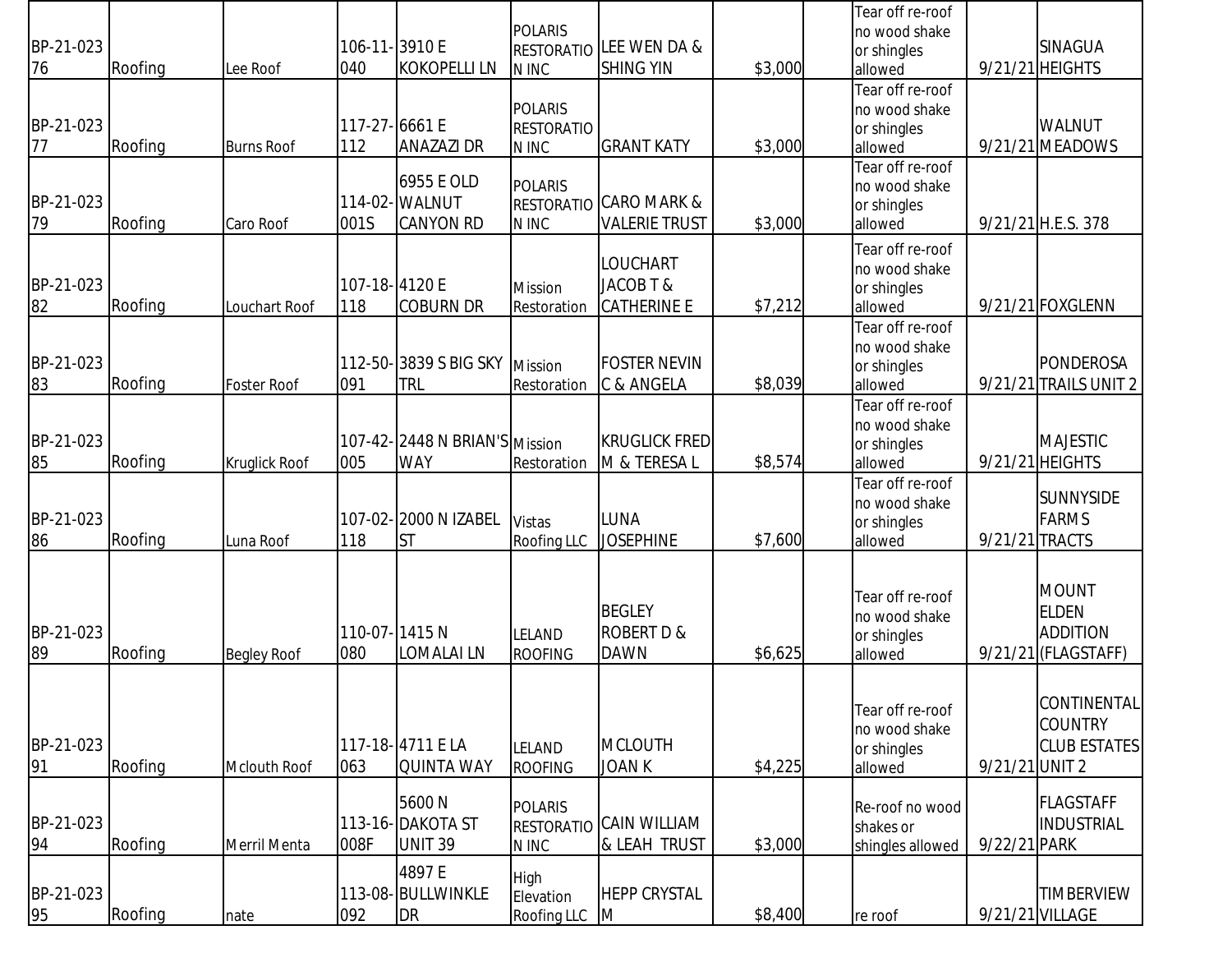| BP-21-024<br>00 | Roofing | Langmac Roof                              | 145                  | 110-04-1304 W PINE<br><b>AVE</b>               | <b>HAVASU</b><br>ROOFING          | LANGMACK<br>LOGAN C &<br><b>MICHELLE</b><br><b>MARIE</b>          | \$10,000 | Reroof no wood<br>shakes or<br>shingles allowed             |                | MOUNT<br>9/22/21 ELDEN PARK                         |
|-----------------|---------|-------------------------------------------|----------------------|------------------------------------------------|-----------------------------------|-------------------------------------------------------------------|----------|-------------------------------------------------------------|----------------|-----------------------------------------------------|
| BP-21-024<br>15 | Roofing | Torres                                    | 279                  | 2434W<br>112-49-CORONADO<br><b>AVE</b>         | <b>HAVASU</b><br>ROOFING          | <b>TORRES</b><br><b>ARMANDO &amp;</b><br><b>ERIN E</b>            | \$8,000  | Reroof                                                      | 9/23/21 UNIT 3 | RAILROAD<br>SPRINGS 66                              |
| BP-21-024<br>16 | Roofing | Rucker                                    | 009A                 | 114-18-1772 N FOX HILL   HAVASU<br><b>RD</b>   | ROOFING                           | <b>RUCKER RHETT</b><br>M & ALISON R                               | \$25,000 | Re-Roof                                                     | 9/23/21 UNIT 2 | AMBERWOOD                                           |
| BP-21-024<br>27 | Roofing | Shaffer Roof                              | 079                  | 107-17-1710 N THISTLE ROOFING<br><b>I</b> RD   | <b>IDEAL</b><br><b>INC</b>        | <b>SHAFFER DOUG</b><br>& JENNIFER                                 | \$8,290  | Tear off re-roof<br>no wood shake<br>or shingles<br>allowed |                | 9/24/21 FOXGLENN                                    |
| BP-21-024<br>37 | Roofing | McMillin Roof                             | 119                  | 112-51-1317 W LIL BEN RESTORATIO<br><b>TRL</b> | POLARIS<br>N INC                  | <b>JOEL</b><br><b>MCMILLIN</b>                                    | \$7,500  | Tear off re-roof<br>no wood shake<br>or shingles<br>allowed |                | PONDEROSA<br><b>TRAILS UNITS</b><br>9/28/213A 3B 3C |
| BP-21-024<br>42 | Roofing | Hoang Roof                                | 041                  | 114-18- 5775 E ABBEY<br><b>I</b> RD            | High<br>Elevation<br>Roofing LLC  | TONG HOA<br><b>HOANG THI</b>                                      | \$20,500 | Tear off re-roof<br>no wood shake<br>or shingles<br>allowed | 9/27/21 UNIT 2 | AMBERWOOD                                           |
| BP-21-024<br>43 | Roofing | Van Wagner Roof <sup>103</sup>            |                      | 2194 W<br>112-49- ADIRONDACK<br><b>AVE</b>     | <b>OWNER</b><br>BUILDER           | <b>VAN WAGNER</b><br><b>MARILYNN</b>                              | \$1,000  | Tear off re-roof<br>no wood shake<br>or shingles<br>allowed |                | RAILROAD<br>9/27/21SPRINGS 66                       |
| BP-21-024<br>53 | Roofing | Bessonette/Hous 111-13-3260 W<br>ton Roof | 034                  | <b>BRENDALP</b>                                |                                   | Glen<br>Bessonette                                                | \$13,000 | Tear off re-roof<br>no wood shake<br>or shingles<br>allowed | $9/27/21$ 3    | <b>PEAK VIEW</b><br><b>ESTATES UNIT</b>             |
| BP-21-024<br>60 | Roofing | Kurpiez Roof                              | 014                  | 3220N<br>109-05-GRANDVIEW<br>DR                | <b>TIGER AND</b>                  | <b>KURPIERZ</b><br><b>FRANK &amp;</b><br>SERVICES LLC STEPHANIE G | \$6,000  | Tear off re-roof<br>no wood shake<br>or shingles<br>allowed | 9/27/21 HOMES  | GRANDVIEW                                           |
| BP-21-024<br>63 | Roofing | Krieg Roof                                | 272                  | 2386W<br>112-49-CORONADO<br><b>AVE</b>         | POLARIS<br>N INC                  | <b>RESTORATIO KRIEG TRUST</b><br>DTD 08-04-99                     | \$3,000  | Tear off re-roof<br>no wood shake<br>or shingles<br>allowed | 9/27/21 UNIT 3 | RAILROAD<br>SPRINGS 66                              |
| BP-21-024<br>66 | Roofing | <b>Brown Roof</b>                         | 108-02-3516 N<br>135 | <b>WALKER ST</b>                               | <b>All Seasons</b><br>Roofing LLC | <b>LISA</b><br><b>BROWNFIELD</b>                                  | \$0      | Tear off re-roof<br>no wood shake<br>or shingles<br>allowed |                | GREENLAW<br>9/28/21 ESTATES 7                       |
| BP-21-024<br>71 | Roofing | Wellborn Roof                             | 005                  | 101-42-676 N LOCUST<br><b>ST</b>               | Vistas<br>Roofing LLC             | <b>WELLBORN</b><br><b>LORETTA F</b>                               | \$11,000 | Tear off re-roof<br>no wood shake<br>or shingles<br>allowed | 9/28/21 MESA   | <b>SWITZER</b>                                      |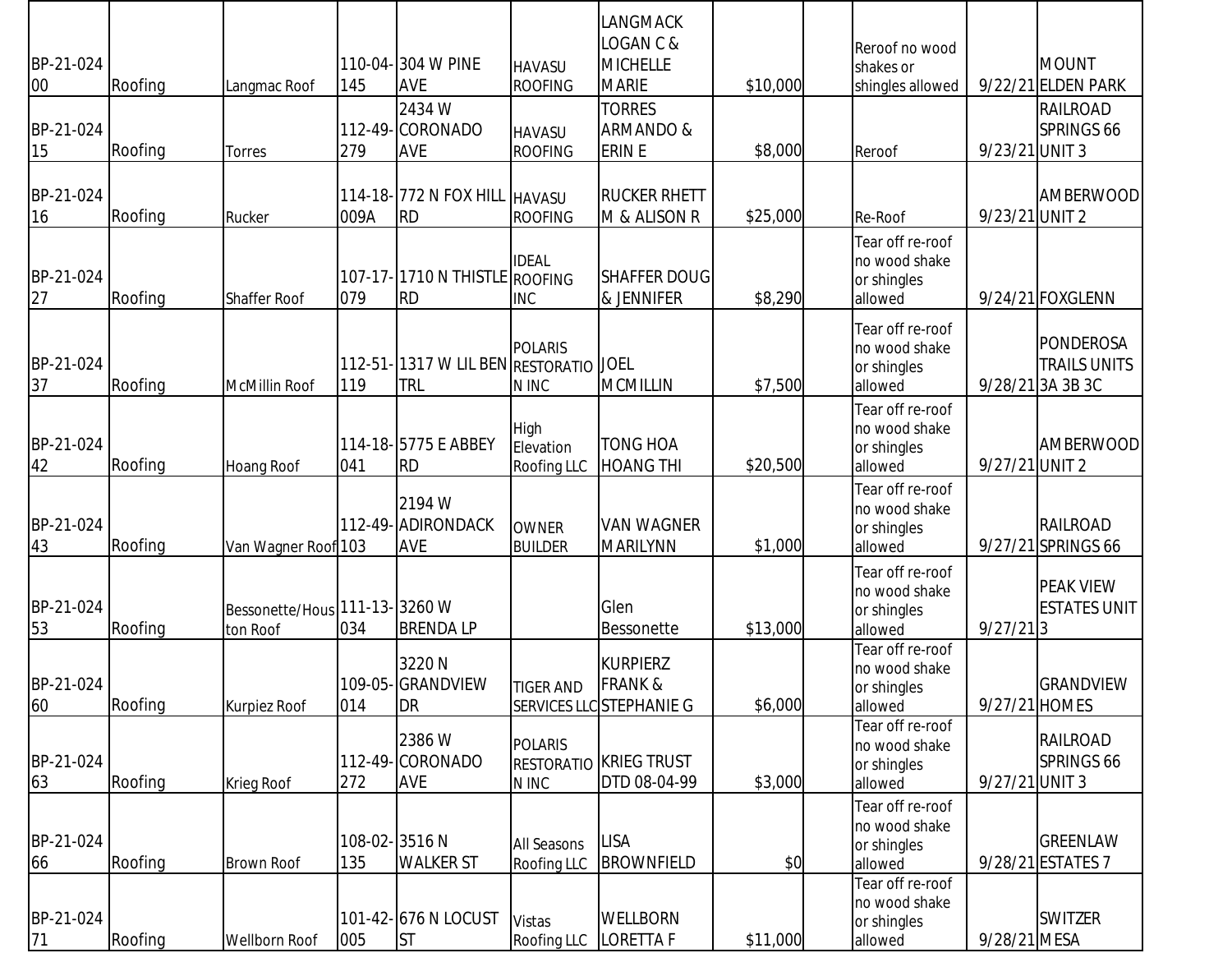| BP-21-024<br>73 | Roofing | <b>Bradley Roof</b>                                              | 115                   | 112-51-1233 W LIL BEN RESTORATIO BRADLEY<br><b>TRL</b> | POLARIS<br>N INC                             | <b>BRIGITTE A</b>                                                                                 | \$3,000  | Tear off re-roof<br>no wood shake<br>or shingles<br>allowed |                | PONDEROSA<br><b>TRAILS UNITS</b><br>9/28/213A 3B 3C |
|-----------------|---------|------------------------------------------------------------------|-----------------------|--------------------------------------------------------|----------------------------------------------|---------------------------------------------------------------------------------------------------|----------|-------------------------------------------------------------|----------------|-----------------------------------------------------|
| BP-21-024<br>74 | Roofing | <b>Rhon Roof</b>                                                 | 112-21-3120 S<br>041C | <b>WALKUP DR</b>                                       | <b>POLARIS</b><br>N INC                      | <b>RHON DANIEL</b><br><b>ISAAC&amp;</b><br>RESTORATIO KATHERINE<br><b>CHRISTINE</b>               | \$3,000  | Tear off re-roof<br>no wood shake<br>or shingles<br>allowed |                | <b>UNIVERSITY</b><br>9/28/21 HEIGHTS                |
| BP-21-024<br>75 | Roofing | Gonzales Mike                                                    | 001                   | 113-52- 5965 N DODGE<br><b>AVE</b>                     | <b>POLARIS</b><br>RESTORATIO<br>N INC        | <b>GIBSON</b><br>PATRICIA ANN<br><b>LIVING TRUST</b>                                              | \$3,000  | Tear off re-roof<br>no wood shake<br>or shingles<br>allowed |                | 9/28/21 ROLLING HILLS                               |
| BP-21-024<br>80 | Roofing | Clark Roof                                                       | 027A                  | 102-02-2145N<br><b>CRESCENT DR</b>                     | <b>LCR</b><br>ROOFING<br><b>INC</b>          | <b>CLARK JAMES R</b><br>& DIANE                                                                   | \$8,400  | Tear off re-roof<br>no wood shake<br>or shingles<br>allowed | 9/29/21 TWO    | <b>COCONINO</b><br><b>ESTATES PLAT</b>              |
| BP-21-024<br>84 | Roofing | Miles Roof                                                       | 112-49-<br>508        | 2442W<br><b>CRIPPLE CREEK</b><br>DR                    | POLARIS<br><b>RESTORATIO</b><br>N INC        | <b>MILES</b><br><b>CHRISTOPHER</b><br><b>WILLIAM &amp;</b><br><b>RACHEL AMY</b>                   | \$3,000  | Tear off re-roof<br>no wood shake<br>or shingles<br>allowed |                | TOWNHOMES<br><b>AT RAILROAD</b><br>9/29/21 SPRINGS  |
| BP-21-024<br>85 | Roofing | Pavlik Roof                                                      | 070                   | 117-06-2725 N<br><b>OAKMONT DR</b>                     | <b>POLARIS</b><br><b>RESTORATIO</b><br>N INC | <b>DALESIO</b><br><b>EVALDO &amp;</b><br><b>ROSINA</b><br><b>REVOCABLE</b><br><b>LIVING TRUST</b> | \$3,000  | Tear off re-roof<br>no wood shake<br>or shingles<br>allowed | 9/29/21 UNIT 1 | COCONINO<br><b>COUNTRY</b><br>CLUB ESTATES          |
| BP-21-024<br>86 | Roofing | Place Owners<br>Association<br><b>Timberline Bldg</b><br>13      | 004                   | 113-81- 4343 E SOLIERE Mission<br><b>AVE BLDG 13</b>   | Restoration                                  | <b>TIMBERLINE</b><br><b>PLACE</b><br><b>APARTMENTS</b><br><b>LLC</b>                              | \$29,668 | Tear off re-roof<br>no wood shake<br>or shingles<br>allowed |                | <b>TIMBERLINE</b><br>9/30/21 PLACE EAST             |
| BP-21-024<br>87 | Roofing | Place Owners<br>Association<br>Timberline Bldg<br>14 Roof        | 013                   | 113-81-4343 E SOLIERE Mission<br><b>AVE BLDG 14</b>    | Restoration                                  | <b>MYERS ELSIE</b><br><b>MAE</b>                                                                  | \$29,668 | Tear off re-roof<br>no wood shake<br>or shingles<br>allowed |                | <b>TIMBERLINE</b><br>9/30/21 PLACE EAST             |
| BP-21-024<br>88 | Roofing | Place Owners<br>Association<br><b>Timberline Bldg</b><br>15 Roof | 030                   | 113-81-4343 E SOLIERE Mission<br><b>AVE BLDG 15</b>    | Restoration                                  | <b>OGRADY TOM</b><br>& MICHAL                                                                     | \$29,668 | Tear off re-roof<br>no wood shake<br>or shingles<br>allowed |                | <b>TIMBERLINE</b><br>9/30/21 PLACE EAST             |
| BP-21-024<br>89 | Roofing | Place Owners<br>Association<br>Timberline Bldg<br>16 Roof        | 040                   | 113-81- 4343 E SOLIERE Mission<br>AVE BLDG 16          | Restoration                                  | <b>TIMBERLINE</b><br><b>PLACE</b><br>APARTMENTS<br><b>LLC</b>                                     | \$29,668 | Tear off re-roof<br>no wood shake<br>or shingles<br>allowed |                | <b>TIMBERLINE</b><br>9/30/21 PLACE EAST             |